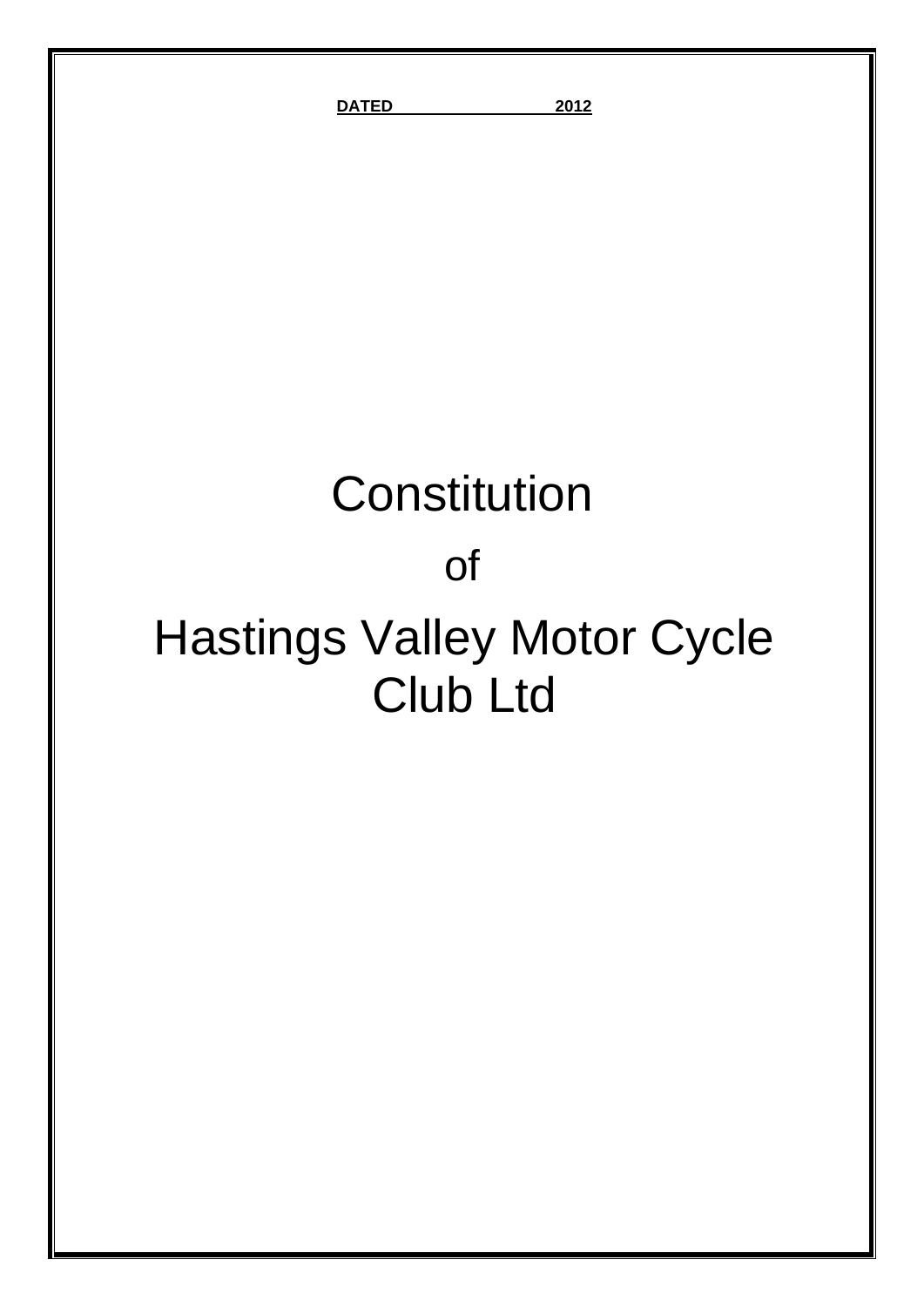| $\mathbf{1}$   |  |
|----------------|--|
| $\overline{2}$ |  |
| 3              |  |
| $\overline{4}$ |  |
| 5              |  |
| 6              |  |
| 7              |  |
| 8              |  |
| 9              |  |
| 10             |  |
| 11             |  |
| 12             |  |
| 13             |  |
| 14             |  |
| 15             |  |
| 16             |  |
| 17             |  |
| 18             |  |
| 19             |  |
| 20             |  |
| 21             |  |
| 22             |  |
| 23             |  |
| 24             |  |
| 25             |  |
| 26             |  |
| 27             |  |
| 28             |  |
| 29             |  |
| 30             |  |
| 31             |  |
| 32             |  |
| 33             |  |
| 34             |  |
| 35             |  |
| 36             |  |
| 37             |  |

### **CONTENTS**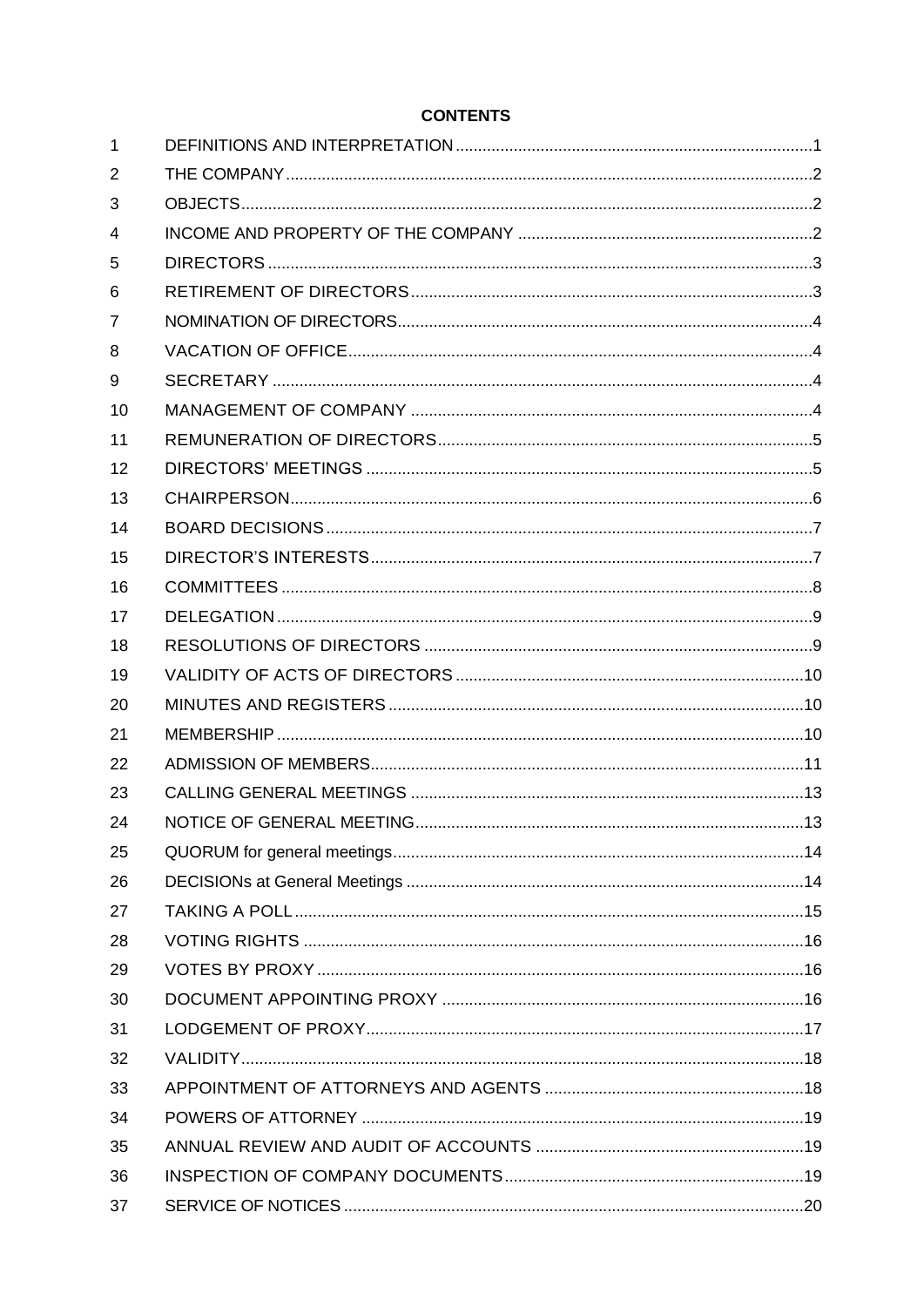| 38 | WINDING UP      |  |
|----|-----------------|--|
| 39 | <b>INDEMNIT</b> |  |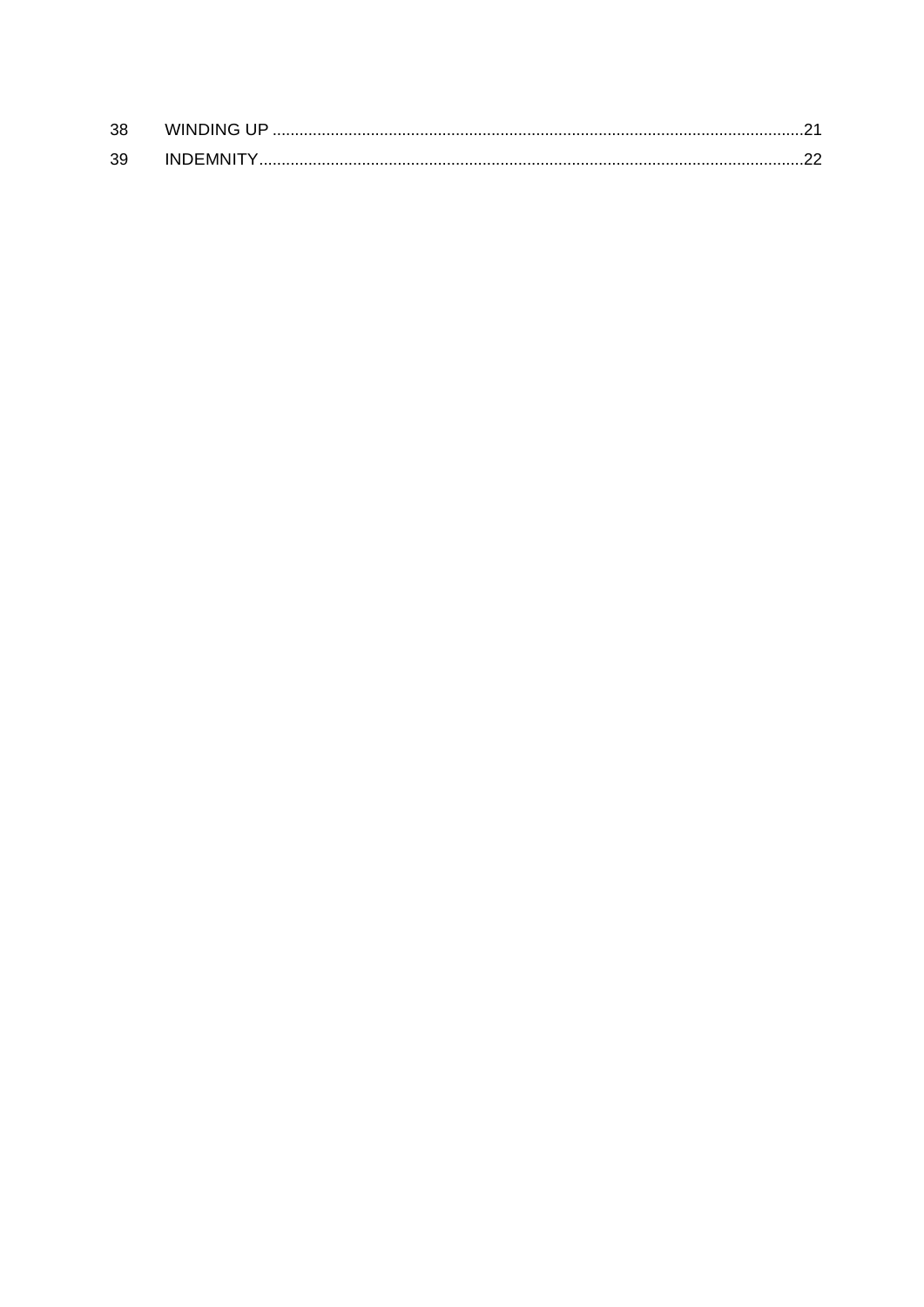#### <span id="page-3-0"></span> $\mathbf 1$ **DEFINITIONS AND INTERPRETATION**

#### **1.1 Defined Terms**

In this Constitution, unless the contrary intention appears:

**Auditor** means the Company's auditor appointed in accordance with this Constitution.

**Chairperson** means the person appointed as Chairperson under clause 13.1.

**Company** means the company registered under the name, Hastings Valley Motor Cycle Club Ltd.

**Constitution** means this constitution as amended from time to time.

**Corporations Act** means the *Corporations Act* 2001 (Cth).

**Director** means any person holding the position of director of the Company from time to time.

**Directors** means all or some of the Directors acting as a board.

**General Meeting** means a meeting of the Members convened in accordance with this Constitution.

**Member** means a member of the Company appointed in accordance with clause 21.

**Register** means the register of Members kept by the Company.

**Secretary** means a person appointed from time to time by the Directors to perform any of the duties of a secretary of the Company.

**Voting Member** is defined in clause 21.2.

### **1.2 Interpretation**

In this Constitution, unless the contrary intention appears:

- (a) the singular includes the plural and vice versa and words importing a gender include other genders;
- (b) references to "persons" include corporations and other legal entities;
- (c) words and expressions defined in the Corporations Act have the same meaning in this Constitution; and
- (d) headings are for ease of reference only and do not affect the construction of this Constitution.

#### **1.3 Replaceable Rules**

To the extent permitted by law, the Replaceable Rules in the Corporations Act do not apply to the Company.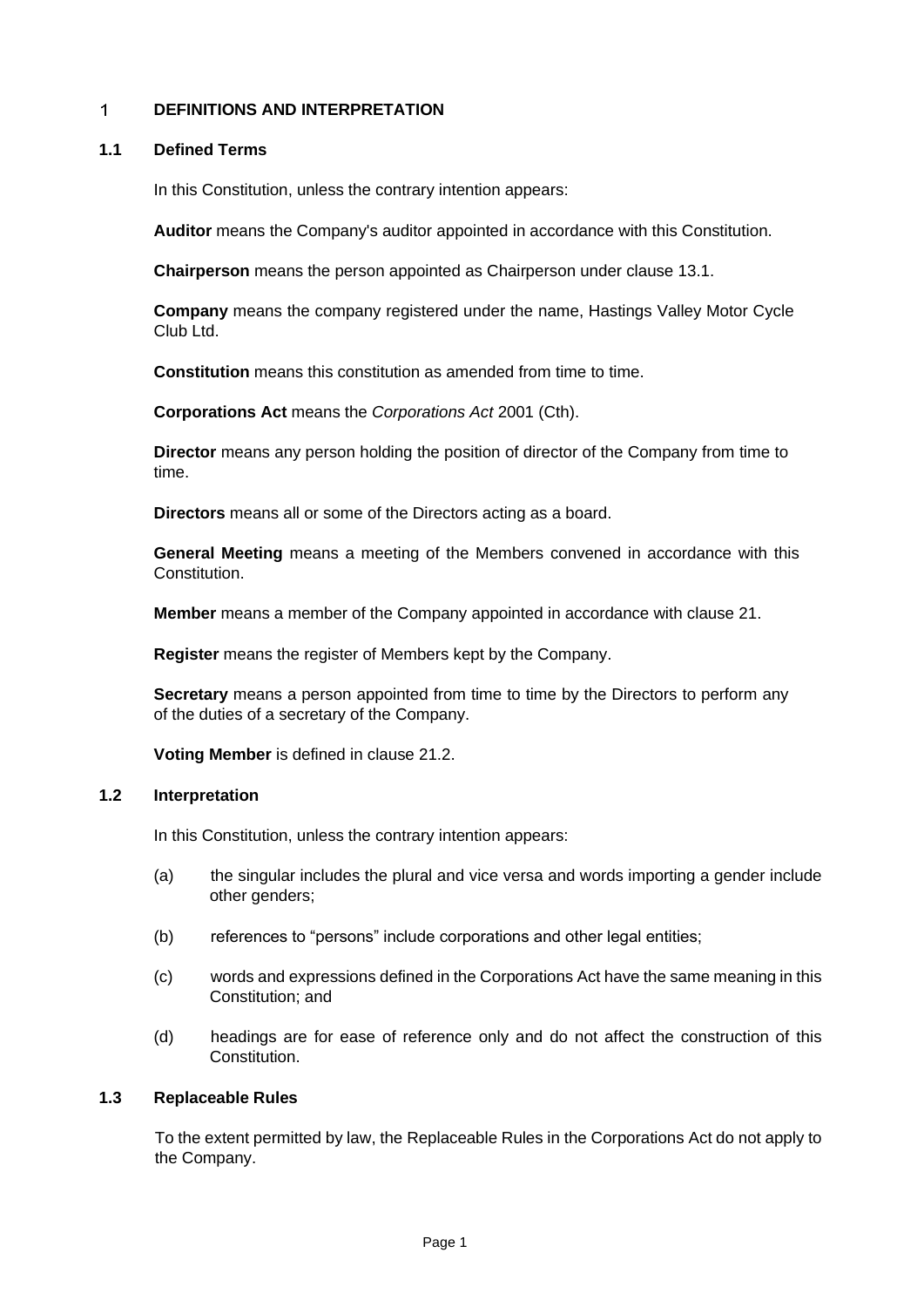#### <span id="page-4-0"></span> $\overline{2}$ **THE COMPANY**

### **2.1 Nature of Company**

The Company is a public company limited by guarantee.

#### **2.2 No power to issue shares**

The Company does not have the power to issue or allot shares of any kind.

#### **2.3 Liability of Members**

The liability of Members is limited.

#### <span id="page-4-1"></span>3 **OBJECTS**

The objects for which the Company is established are:

- (a) To act as an administrative body for motorcycling sports in the Hastings region;
- (b) To develop and promote motorcycling sports in the Hastings region;
- (c) To provide tracks and other facilities for the conduct of motorcycling sports;
- (d) To make donations and otherwise provide support to other community and charitable institutions;
- (e) To raise funds to further the objects and to carry out the purposes of the Company;
- (f) To receive and distribute any funds raised in a manner that attains the objects of the Company;
- (g) To do all such things as are incidental or conducive to the attainment of all or any of the objects of the Company.

#### <span id="page-4-2"></span>4 **INCOME AND PROPERTY OF THE COMPANY**

#### **4.1 Application of income and property**

Subject to clause 38.1, the income and property of the Company will only be applied towards the promotion of the objects of the Company set out in clause 3.

#### **4.2 Payments to Members**

No income or property of the Company will be paid or transferred directly or indirectly to any Member of the Company except for:

- (a) payments in return for goods or services supplied by a Member to the Company in the ordinary course of the Company's business; or
- (b) interest payments at a rate not exceeding current bank overdraft rates of interest for moneys lent by the Member to the Company.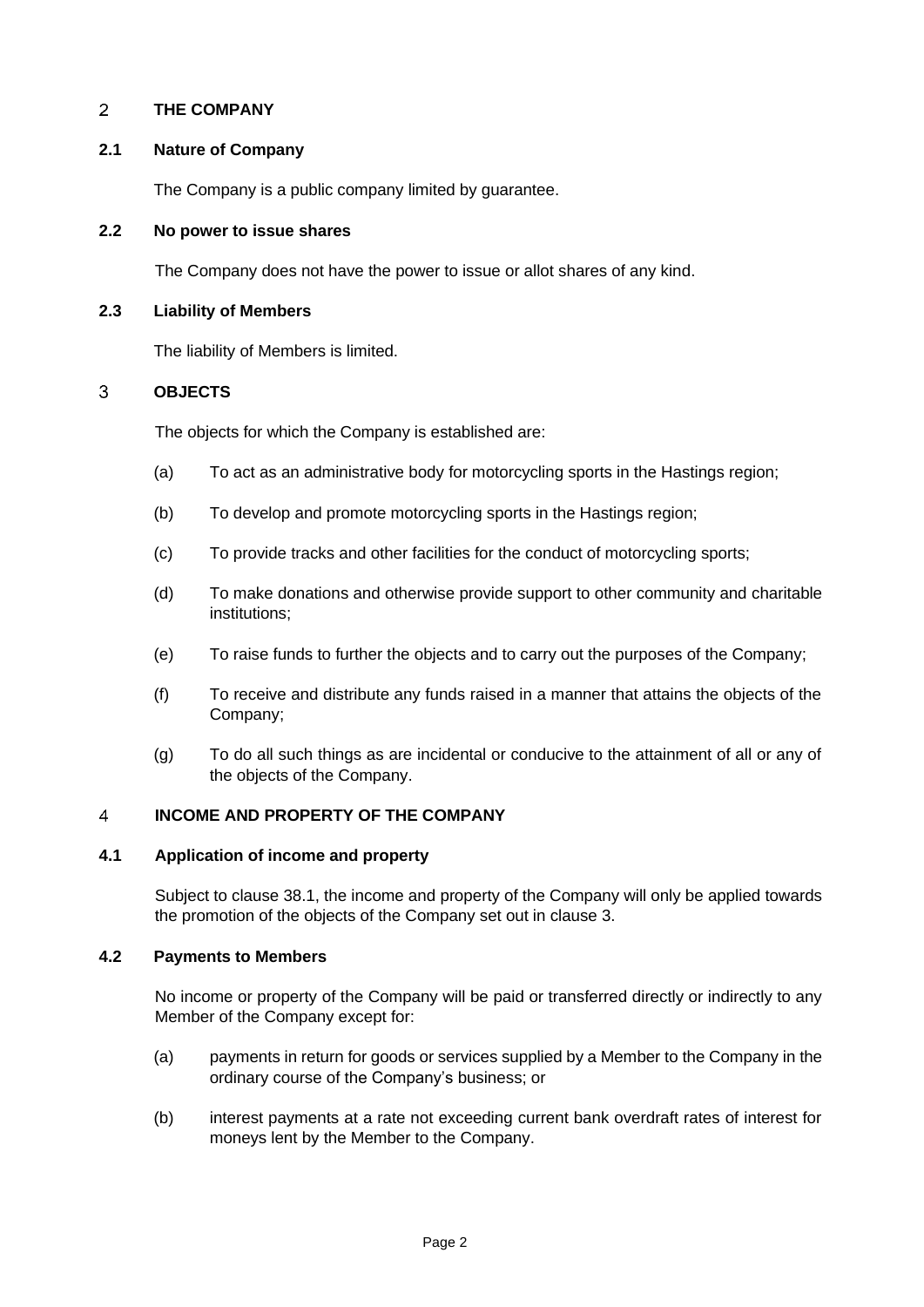#### <span id="page-5-0"></span>5 **DIRECTORS**

### **5.1 Appointment by Members**

All Directors must be appointed by the Members by election at a General Meeting.

#### **5.2 Number**

The number of Directors must be at least 3 but not more than 5.

#### **5.3 Elections**

An election must be held at each annual General Meeting at which a Director is scheduled to retire.

### **5.4 Casual vacancies**

Elections to fill any casual vacancy of Directors will be held at the next General Meeting after the vacancy arises.

#### **5.5 Result of election**

The election result must be declared at the General Meeting and the appointment will take effect at the end of the meeting.

### **5.6 Voting**

The Company will call for nominations and an election will be decided by simple majority vote of eligible voting Members on a preferential basis.

#### <span id="page-5-1"></span>6 **RETIREMENT OF DIRECTORS**

#### **6.1 Rotation of directors**

Subject to clause 6.3, at the close of every annual General Meeting half of the Directors must retire.

#### **6.2 Order of rotation**

The Directors to retire by rotation at an annual General Meeting are those Directors who have been longest in office since their last appointment Directors appointed on the same day may agree among themselves or determine by lot which of them must retire.

#### **6.3 Retirement after two years**

A Director (other than the Chairperson) must retire from office at the end of the second annual General Meeting after the Director was last appointed.

### **6.4 Re-appointment**

A retiring Director remains in office until the end of the relevant meeting and will be eligible for re-appointment at the meeting.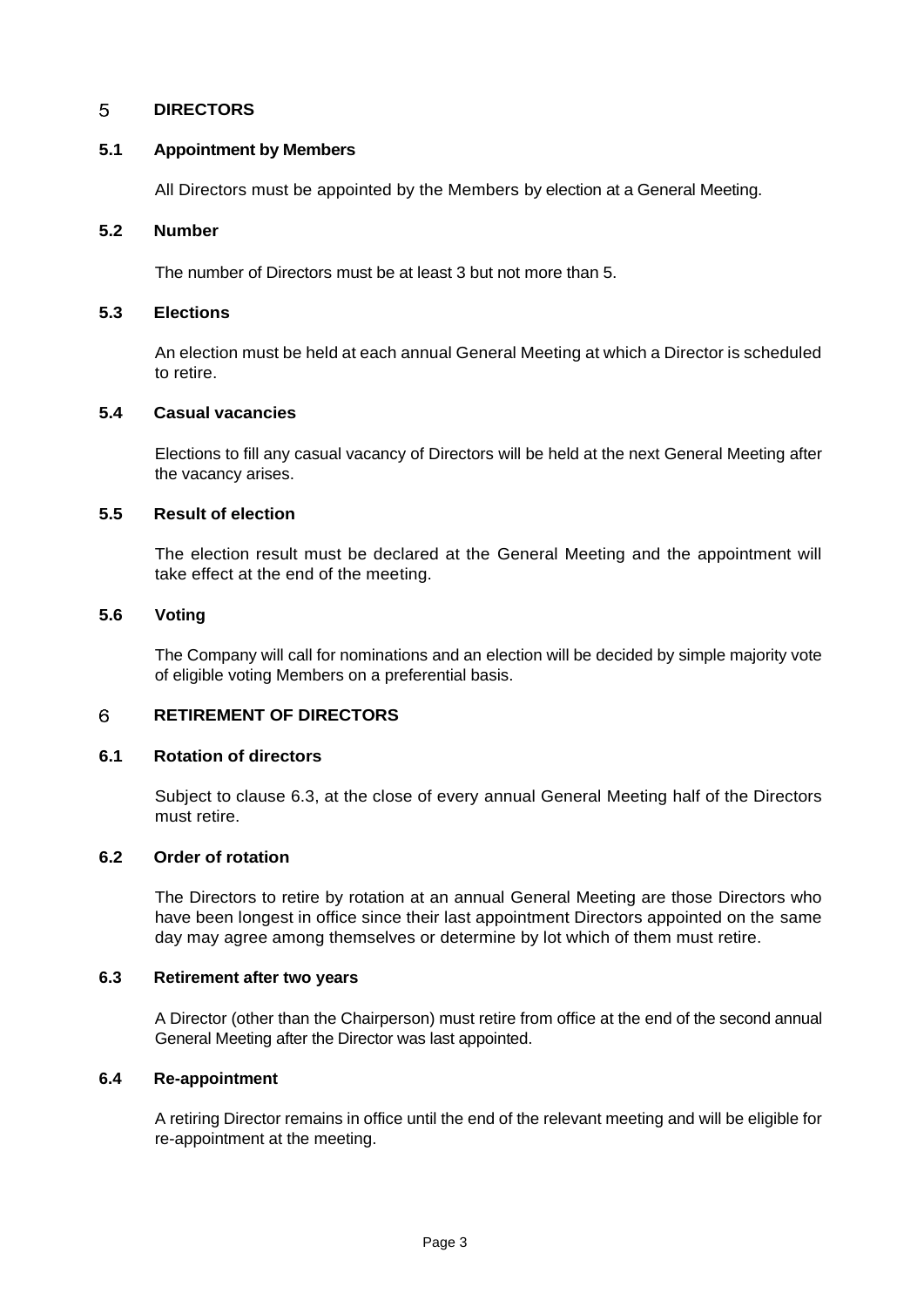#### <span id="page-6-0"></span> $\overline{7}$ **NOMINATION OF DIRECTORS**

### **7.1 Nomination notice**

A person other than a retiring Director is not eligible for election as a Director unless a written notice has been delivered to the Company at least 14 days before the proposed General Meeting:

- (a) stating that the Member nominates the person for election as a Director;
- (b) stating that the person consents to the nomination; and
- (c) signed by the proposing Member and the nominated person.

### **7.2 Notice to Members**

A written notice of all Director vacancies and each candidate nominated for election under clause 7.1 must be sent to all Members at least 7 days before every General Meeting at which an election of a Director will take place.

#### <span id="page-6-1"></span>8 **VACATION OF OFFICE**

The office of a Director will immediately become vacant if the Director:

- (a) is prohibited by law from holding office as a Director;
- (b) has or is liable to have a person appointed to administer his or her affairs;
- (c) resigns by notice in writing to the Company;
- (d) is removed by a resolution of the Company in General Meeting;
- (e) has a personal interest in any contract or proposed contract with the Company and fails to declare the nature of the interest as required by the Corporations Act; or
- (f) was nominated to be elected as a Director by a Member that ceases to be a Member.

#### <span id="page-6-2"></span>**SECRETARY** 9

#### **9.1 Appointment**

There must be at least one secretary of the Company, appointed by the Directors for a term on such conditions determined by them.

#### **9.2 Removal**

The Directors may, subject to the terms of any employment contract between the Company and the Secretary, suspend, remove or dismiss the Secretary.

#### <span id="page-6-3"></span> $10<sup>°</sup>$ **MANAGEMENT OF COMPANY**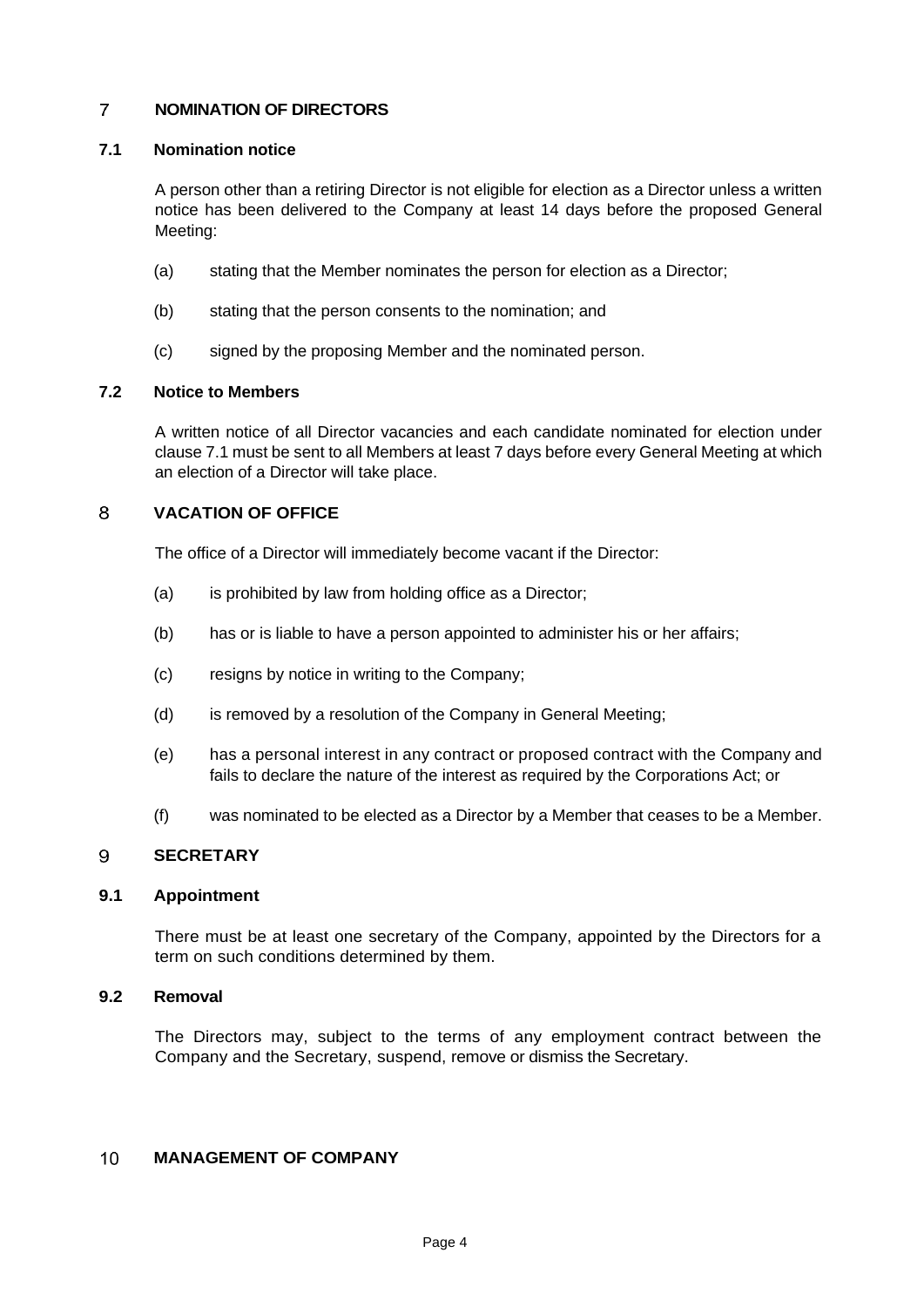### **10.1 Directors to manage business**

The business of the Company is to be managed by the Directors who may exercise all powers of the Company that this Constitution and the Corporations Act do not require to be exercised by the Company in General Meeting.

### **10.2 Confidentiality**

Each Director and other officer of the Company must, during and after his or her term of office:

- (a) keep confidential all information and transactions of the Company, except:
	- (i) to the extent necessary to enable the officer to perform his or her duties to the Company;
	- (ii) as required by law;
	- (iii) when requested by the Directors to disclose information to the Auditors or at a General Meeting of the Company; and
- (b) sign a confidentiality agreement on terms reasonably requested by the Directors.

#### <span id="page-7-0"></span> $11$ **REMUNERATION OF DIRECTORS**

#### **11.1 No director's fees**

A Director is not entitled to payment of fees or expenses for performing his or her duties as a Director except as set out in this clause 11.

#### **11.2 Payment for services**

The Company may pay a Director for any service rendered to the Company in a professional or technical capacity, other than in the capacity as Director, where the provision of the services and the amount payable for the service is reasonable and has been given prior approval by the Directors.

#### **11.3 Other expenses**

The Company may reimburse Directors for travelling, accommodation and other expenses reasonably incurred by them in attending meetings of the Directors or the Company or otherwise in connection with the Company's business.

#### <span id="page-7-1"></span> $12<sup>2</sup>$ **DIRECTORS' MEETINGS**

### **12.1 Calling meetings**

A Director may at any time, and the Secretary must on the request of a Director, call a Directors' meeting.

#### **12.2 Notice period**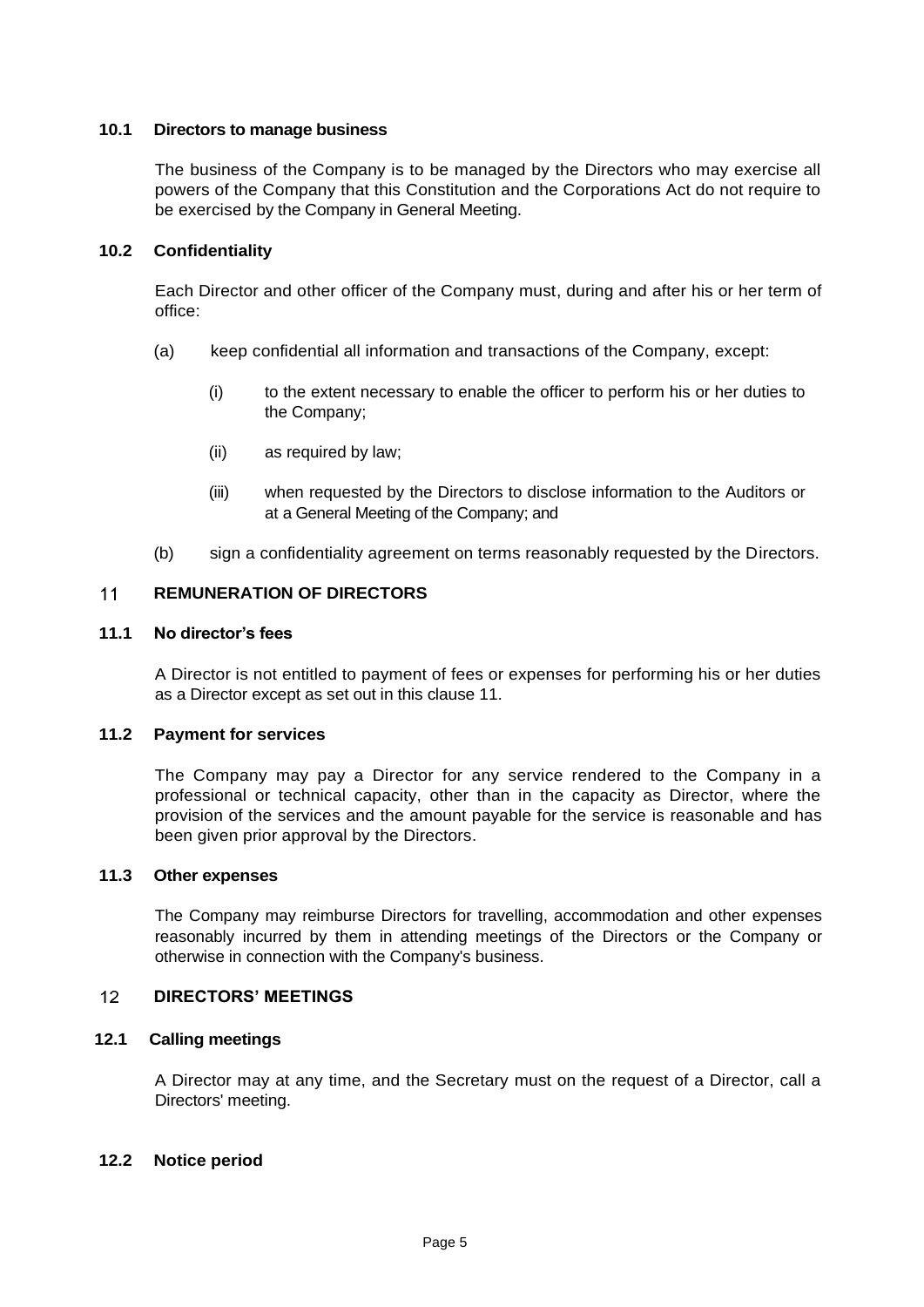A Directors' meeting must be called on at least 48 hours' notice of a meeting to each Director.

#### **12.3 Use of technology**

Subject to the Corporations Act, the Directors need not all be physically present in the same place but may hold a meeting of Directors by any technological means by which they are able simultaneously to hear each other and to participate in discussion.

### **12.4 Manner of conducting meetings**

The Directors may meet together, adjourn and regulate their meetings as they think fit.

### **12.5 Quorum requirement**

A quorum will be constituted by 3 Directors.

### **12.6 Absence of quorum**

- (a) Where a quorum cannot be established for the consideration of a particular matter at a meeting of Directors, the chairperson of the meeting of Directors may call a General Meeting of Members to deal with the matter.
- (b) If the number of Directors is not sufficient to constitute a quorum at a Directors' meeting, the Directors may act only to call a General Meeting.

#### **12.7 Notice**

Notice of a meeting of Directors may be given in writing, or the meeting may be otherwise called using any technology consented to by all the Directors.

#### <span id="page-8-0"></span> $13<sup>1</sup>$ **CHAIRPERSON**

#### **13.1 Appointment**

The Directors shall at the first Directors' meeting after each annual General Meeting elect a Director as Chairperson.

#### **13.2 Re-election**

A retiring Chairperson is eligible for re-election as Chairperson.

#### **13.3 Deputy Chairperson**

The Directors may elect a Director as Deputy Chairperson to act as chairperson in the Chairperson's absence.

### **13.4 General meetings**

The Chairperson or, in the Chairperson's absence, the Deputy Chairperson will be the chairperson at every General Meeting.

#### **13.5 Election of alternative chairperson**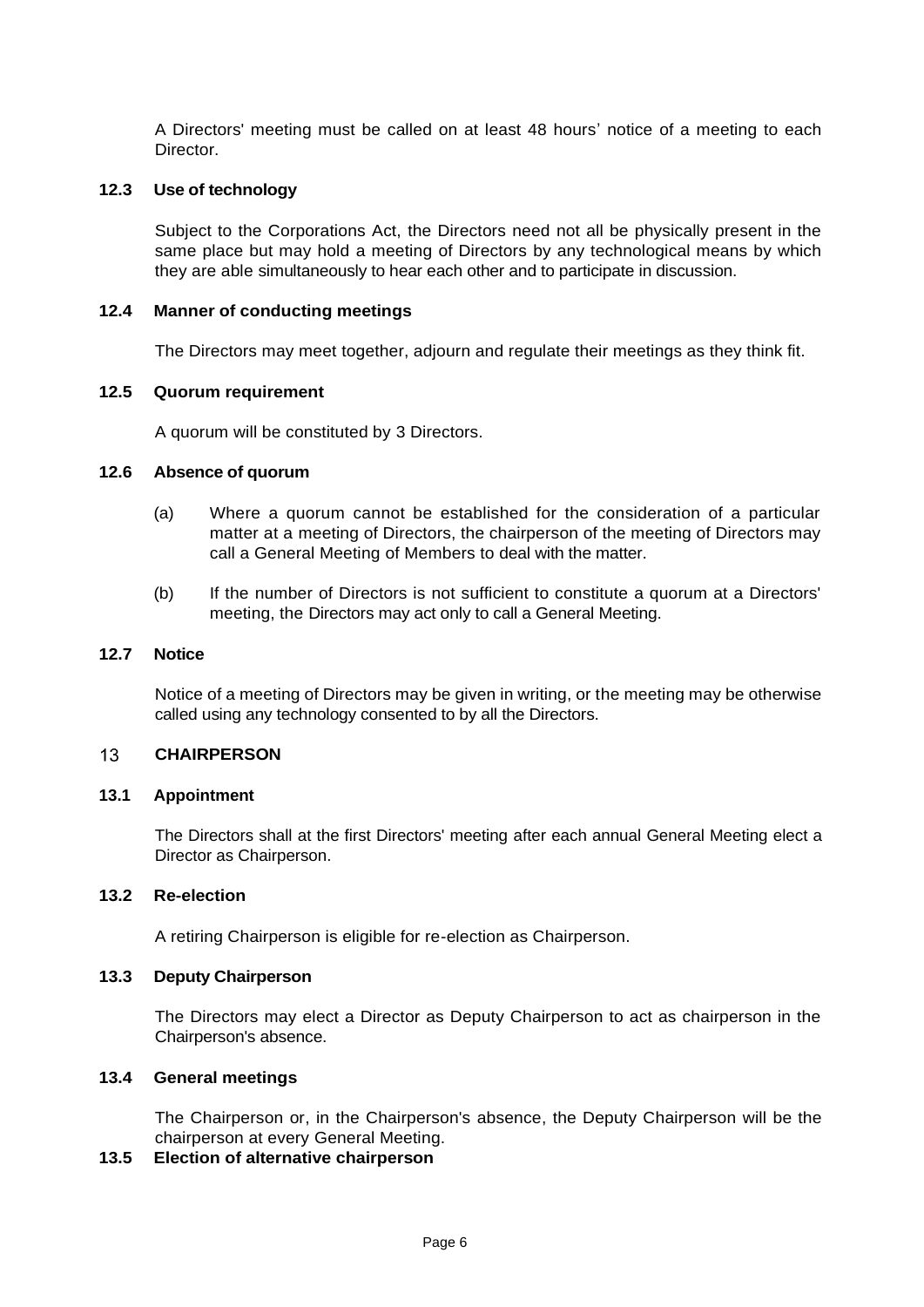The Directors may elect a person to act as chairperson of a General Meeting if:

- (a) no Chairperson has been appointed; or
- (b) neither the Chairperson nor Deputy Chairperson is present within 15 minutes after the time appointed for holding the General Meeting; or
- (c) the Chairperson and Deputy Chairperson are unwilling to act as chairperson of the General Meeting.

#### <span id="page-9-0"></span>**BOARD DECISIONS** 14

### **14.1 Resolutions**

Subject to this Constitution, questions arising at a meeting of Directors are to be decided by a majority of votes of the Directors present and entitled to vote.

### **14.2 Voting entitlement**

Subject to clause 14.3, each Director is entitled to cast one vote.

### **14.3 Casting vote**

If there is an equality of votes, the Chairperson of a meeting of Directors will have a casting vote in addition to his or her individual vote.

#### <span id="page-9-1"></span> $15<sub>1</sub>$ **DIRECTOR'S INTERESTS**

#### **15.1 Contracts not void**

A contract entered into between a Director and the Company or a contract or arrangement entered into by the Company in which any Director may be in any way interested will not be void or voidable merely because the Director holds office as a director.

#### **15.2 No obligation to account**

A Director who contracts with or is interested in any arrangement involving the Company is not liable to account to the Company for any profit realised by that Director under any such contract or arrangement merely on the grounds that the Director holds office as director.

#### **15.3 No disqualification**

A Director is not disqualified from being a Director merely because he or she contracts with the Company in any respect.

#### **15.4 Interested Directors**

A Director or any entity in which a Director has a direct or indirect interest may:

- (a) enter into any agreement or arrangement with the Company;
- (b) hold any office other than as Auditor; and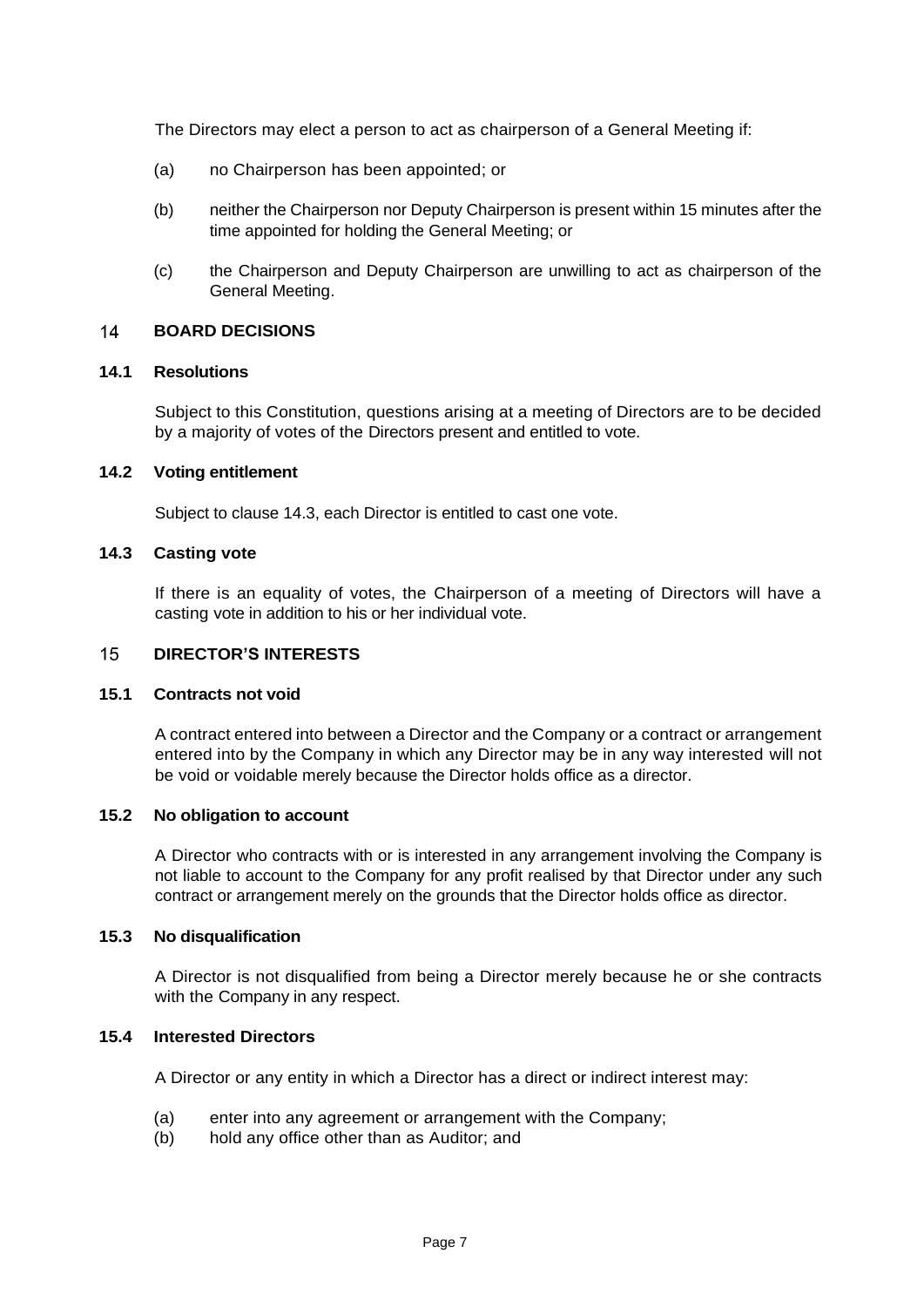(c) act in a professional capacity other than as Auditor for the Company,

and the Director or entity can receive any remuneration, profits or benefits under any agreement or arrangement with the Company or as a result of holding an office or acting in a professional capacity with the Company.

#### **15.5 Restrictions**

A Director who has a personal interest in a matter that is being considered at a Directors' meeting must not:

- (a) be present while the matter is being considered at the meeting; or
- (b) vote on the matter, unless permitted by the Corporations Act to do so, in which case the Director may:
	- (i) be counted in determining whether or not a quorum is present at any meeting of Directors at which the contract or arrangement or proposed contract or arrangement is considered;
	- (ii) sign or countersign any document relating to that contract or arrangement or proposed contract or arrangement; and
	- (iii) vote in respect of, or in respect of any matter arising out of, the contract or arrangement or proposed contract or arrangement.

#### **15.6 Directors and Members**

Without limiting his or her other obligations, a Director who is an employee, board member or contractor of a Member that has a financial interest in a matter that is being considered at a Directors' meeting must not:

- (a) be present while the matter is being considered at the meeting; or
- (b) vote on the matter,

unless the other Directors resolve otherwise.

#### **15.7 Disclosure of information**

A Director who is an employee or board member of a Member may disclose to that Member any information (confidential or otherwise) about the affairs, finances and accounts of the Company that comes into the Director's possession from time to time, subject to requiring the Member to maintain the confidentiality of any confidential information. This right will not apply if:

- (a) the exercise of such a right is inconsistent with this Constitution or the Director's legal duties to the Company; and
- <span id="page-10-0"></span>(b) the Board has directed that such information not be disclosed to the relevant Member.

#### 16 **COMMITTEES**

#### **16.1 Establishing committees**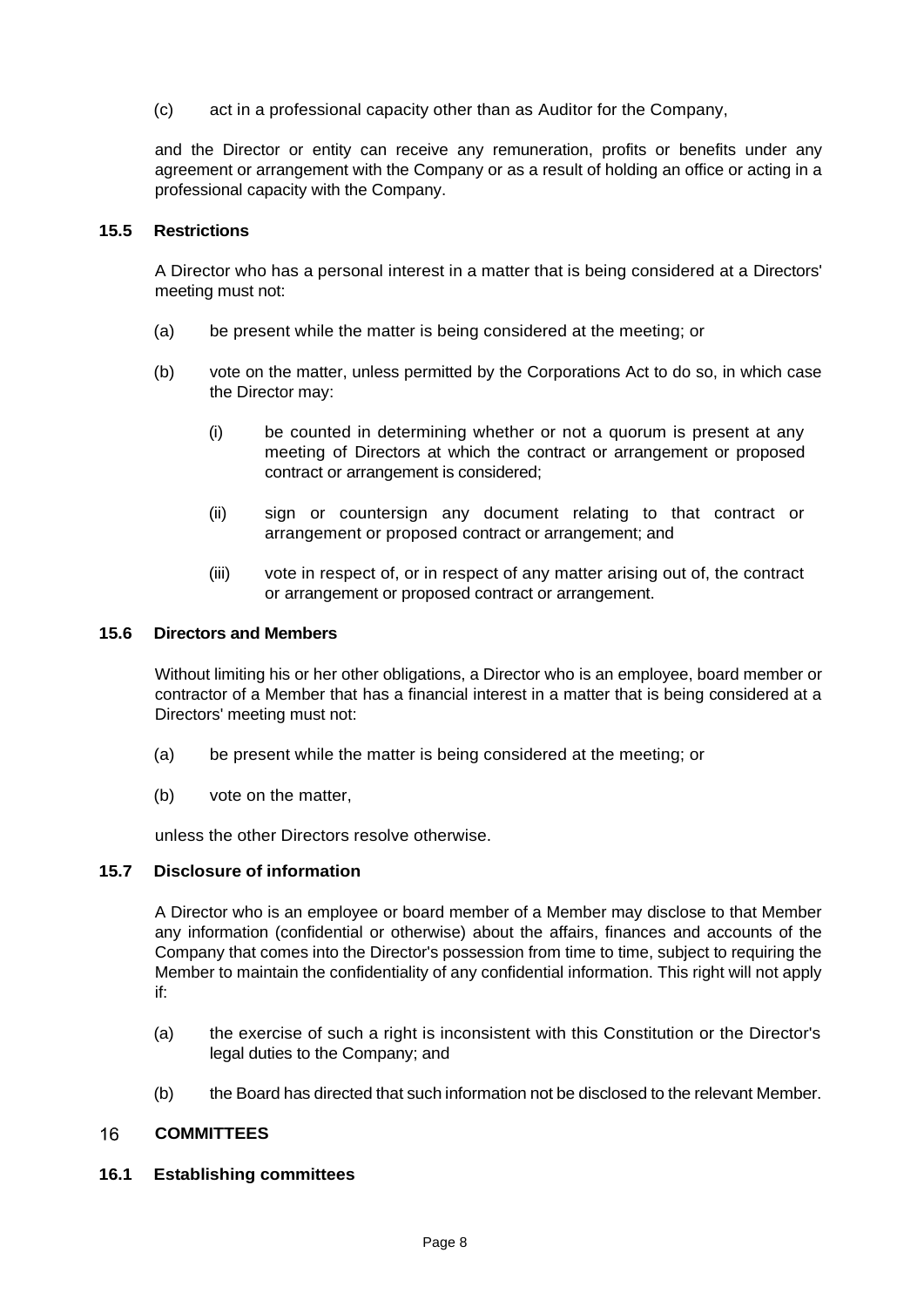The Directors may establish and appoint members to any of the following:

- (a) committees with powers delegated by the Directors (**Board Committees**); and
- (b) advisory committees, with no delegated powers, to advise the Directors on specified matters (**Advisory Committees**).

#### **16.2 Membership requirement**

At least one member of each Board Committee must be a Director.

### **16.3 Regulation of meetings**

Meetings of any Board Committee or Advisory Committee will be governed by the provisions of this Constitution which Directors' meetings so far as they are applicable and are not inconsistent with any directions of the Directors. The provisions apply as if each Board Committee or Advisory Committee member was a Director.

#### <span id="page-11-0"></span> $17$ **DELEGATION**

### **17.1 Power to delegate**

The Directors may, upon any terms and conditions or restrictions as they see fit, delegate any of their powers, other than those which by law must be dealt with by the Directors as a board, to:

- (a) a Board Committee;
- (b) a Director;
- (c) an employee of the Company; or
- (d) any other person.

#### **17.2 Powers of delegates**

A person or Board Committee to which the Directors have delegated powers must exercise their powers in accordance with any directions of the Directors and a power exercised in that way is taken to have been exercised by the Directors.

#### **17.3 Revocation**

The Directors may at any time revoke any delegation of power.

#### <span id="page-11-1"></span>18 **RESOLUTIONS OF DIRECTORS**

#### **18.1 Written resolutions**

A resolution of the Directors must be recorded in writing whether in the minutes of the meeting or otherwise in accordance with this clause 18.

#### **18.2 Circular resolutions**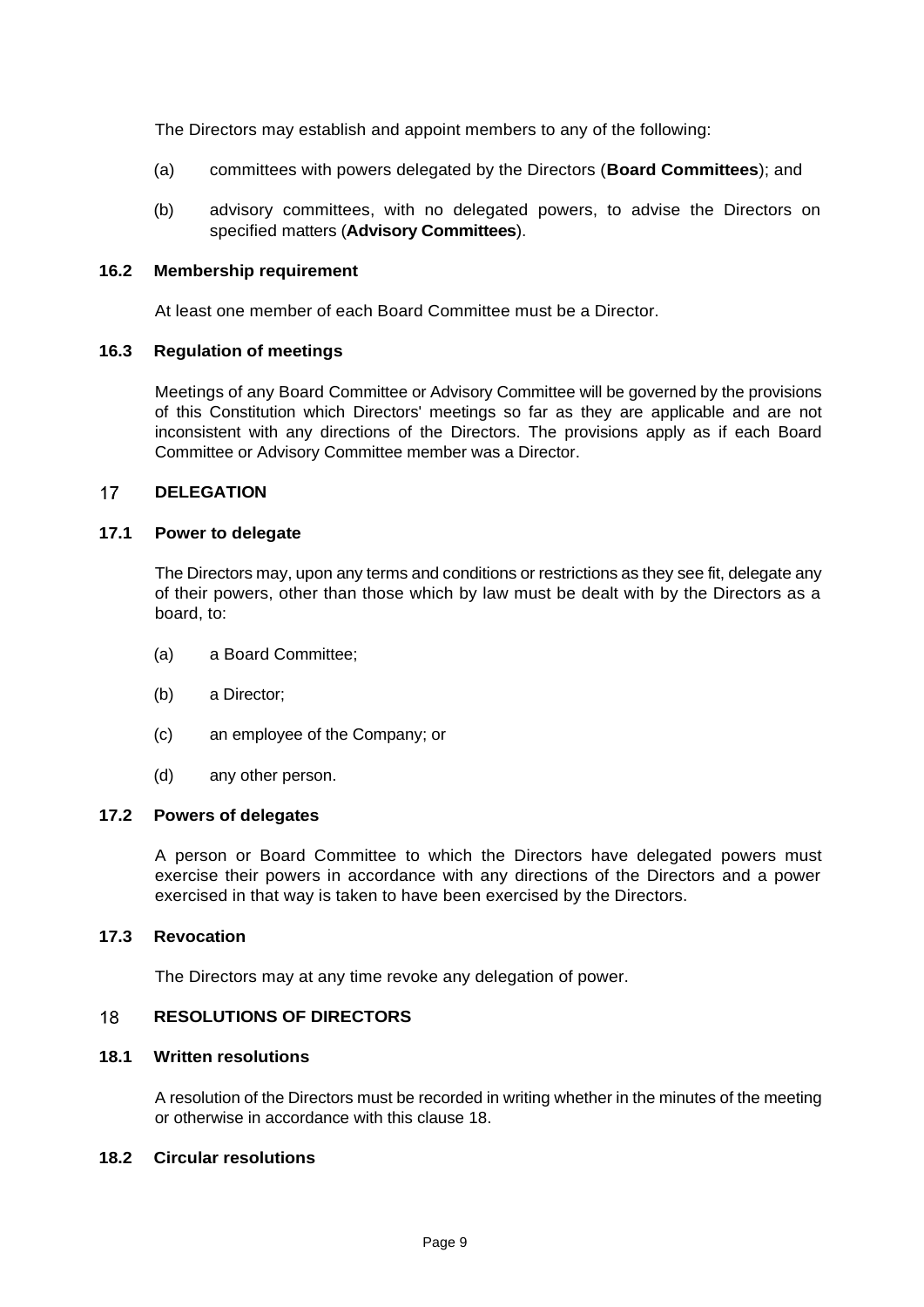The Directors may pass a resolution without a Directors' meeting being held if all the Directors entitled to vote on the resolution sign a document (including a fax or electronic document) containing a statement that they are in favour of the resolution set out in the document. The resolution is passed when the last Director signs.

#### **18.3 Counterparts**

For the purposes of clause 18.2, separate copies of a document may be used for signing by Directors if the wording of the resolution and statement is identical in each copy.

#### <span id="page-12-0"></span>**VALIDITY OF ACTS OF DIRECTORS** 19

If it is discovered that:

- (a) there was a defect in the appointment of a Director; or
- (b) any of the circumstances specified in clause 8 applied to a person appointed as a Director,

all acts of the Directors before the discovery was made are as valid as if the person had been duly appointed and was not disqualified.

#### <span id="page-12-1"></span>20 **MINUTES AND REGISTERS**

#### **20.1 Minutes**

The Directors must cause minutes to be made of:

- (a) the names of the Directors present at all Directors' and Board Committee meetings;
- (b) all proceedings and resolutions of General Meetings, Directors' meetings and Board Committee meetings;
- (c) all resolutions passed by Directors;
- (d) all appointments of officers;
- (e) all orders made by the Directors and Board Committees; and
- (f) all disclosures of interests made under clause 15.

#### **20.2 Signed minutes**

Minutes must be signed by the Chairperson of the meeting.

#### **20.3 Registers**

The Company must keep all registers required by this Constitution and the Corporations Act.

#### <span id="page-12-2"></span> $21$ **MEMBERSHIP**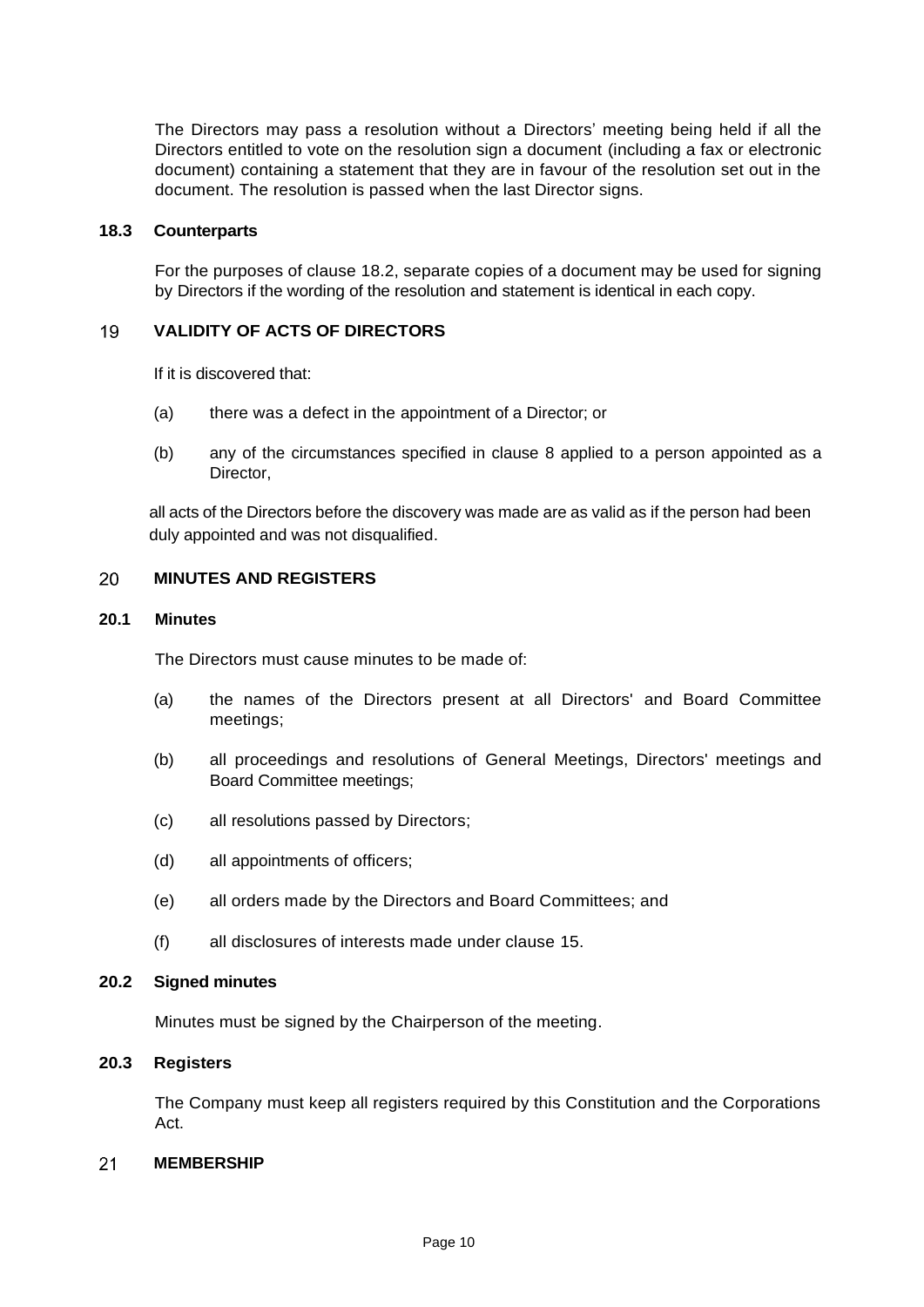### **21.1 Classes**

The Membership of the Company will be divided into the following classes with the following rights and privileges (as varied by a resolution of Voting Members from time to time):

- (a) **Class 'A' Motorcycle Club Members** who will be entitled to:
	- (i) receive notice of and attend General Meetings;
	- (ii) vote on any resolution (whether in person or by proxy) put before a General Meeting;
	- (iii) use facilities provided by the Company and participate in events organised by the Company in accordance with this Constitution and any rules and policies specified by the Directors or the Company from time to time;
- (b) **Class 'B' Life Members** who will be entitled to:
	- (i) receive notice of and attend General Meetings;
	- (ii) vote on any resolution (whether in person or by proxy) put before a General Meeting;
	- (iii) use facilities provided by the Company and participate in events organised by the Company in accordance with this Constitution and any rules and policies specified by the Directors or the Company from time to time;
- (c) **Class 'C' Social Club Members** who will be entitled to:
	- (i) receive notice of and attend (but not vote at) General Meetings;
	- (ii) use facilities provided by the Company and participate in events organised by the Company in accordance with this Constitution and any rules and policies specified by the Directors or the Company from time to time;
- (d) **Class 'D' Junior Members** who will be entitled to:
	- (i) use facilities provided by the Company and participate in events organised by the Company in accordance with this Constitution and any rules and policies specified by the Directors or the Company from time to time.

#### **21.2 Voting Members**

Class 'A' Members and Class 'B' Members are Voting Members.

### **21.3 Other classes**

<span id="page-13-0"></span>The Directors may create such other classes of Membership with such rights and privileges as they determined from time to time.

#### **ADMISSION OF MEMBERS** 22

#### **22.1 Number of Members**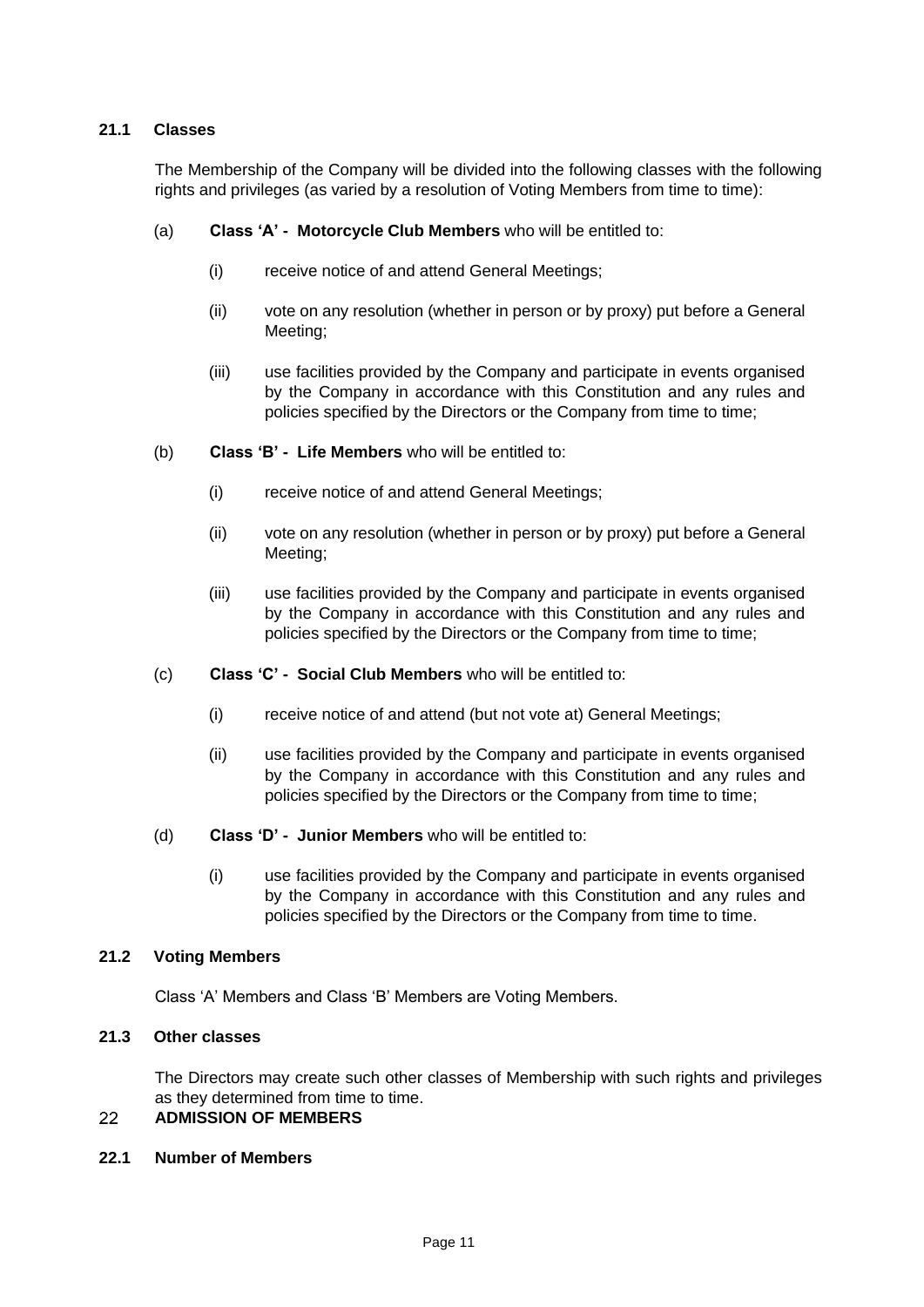There is no limit on the number of Members the Company may have.

### **22.2 Members**

The Members of the Company are:

- (a) those persons who consent to become Members in an application to the Company; and
- (b) are admitted to membership,

in accordance with this clause 22.

### **22.3 Applications for membership**

Applications for membership of the Company must be:

- (a) made in writing and signed by the applicant;
- (b) accompanied by such evidence or documents as to qualification for the category of member applied for as determined by the Directors from time to time;
- (c) accompanied by the application fee for the relevant class of membership as is determined by the Directors from time to time.

### **22.4 Notice of acceptance**

The Company must notify an applicant in writing whether or his or her application has been accepted or rejected and the applicant becomes a Member upon the Company delivering written notice of acceptance on the applicant.

#### **22.5 Personal rights**

The rights and privileges of each Member are personal and are not transferable.

#### **22.6 Ceasing to be a member**

A Member's membership of the Company will cease:

- (a) if the Member gives the Secretary written notice of resignation, from the date of receipt of that notice by the Secretary;
- (b) if the Company is wound up; or
- (c) if an order is made by a Court for the winding up or de-registration of a corporate Member.

### **22.7 Continuing liability**

Any Member who ceases to be a Member will remain liable for any moneys which were due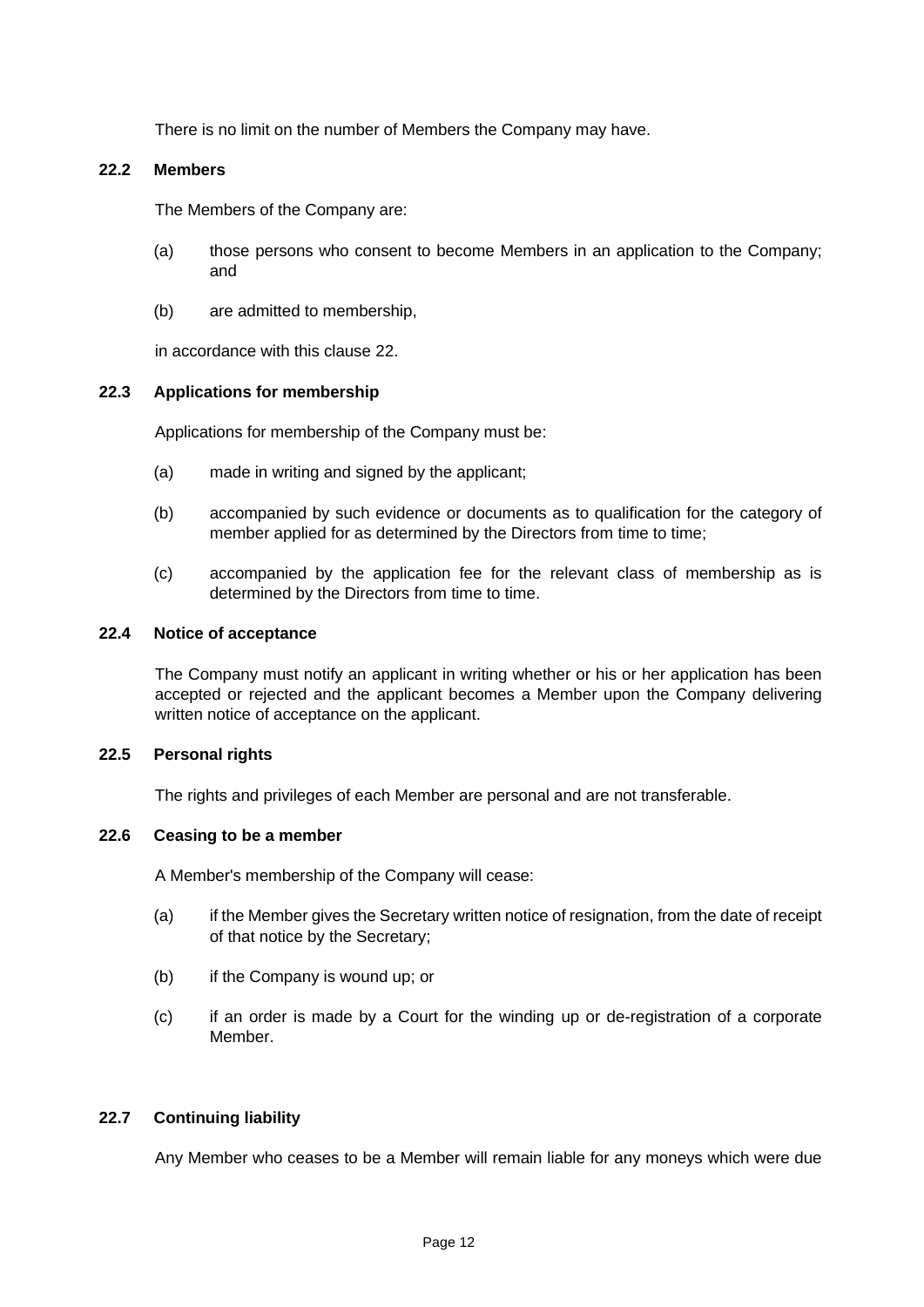to the Company as at the date of ceasing to be a Member.

### **22.8 Register**

<span id="page-15-0"></span>The Company must keep a Register of the Members in accordance with the Corporations Act.

#### 23 **CALLING GENERAL MEETINGS**

### **23.1 Directors**

The Directors must, as and when required under the Corporations Act, and may, at any other time, call a General Meeting of Members.

#### **23.2 Members**

A Member may:

- (a) only request the Directors to call a General Meeting; and
- (b) not request or call a General Meeting,

<span id="page-15-1"></span>except in accordance with section 249 of the Corporations Act.

#### 24 **NOTICE OF GENERAL MEETING**

#### **24.1 Notice period**

Subject to the Corporations Act, at least 21 days' written notice of a General Meeting of Members must be given to:

- (a) all Members;
- (b) each Director and Secretary; and
- (c) the Auditor.

### **24.2 Contents of notice**

A notice calling a General Meeting:

- (a) must specify the place, date and time of the meeting and if the meeting is to be held in two or more places, the technology that will be used to facilitate this;
- (b) must state the general nature of the business to be transacted at the meeting; and
- (c) may specify a place, facsimile number and/or electronic address for the purposes of lodging a notice appointing a proxy.

#### **24.3 Annual General Meetings**

The business to be transacted at an annual General Meeting may, regardless of whether stated in the notice, include: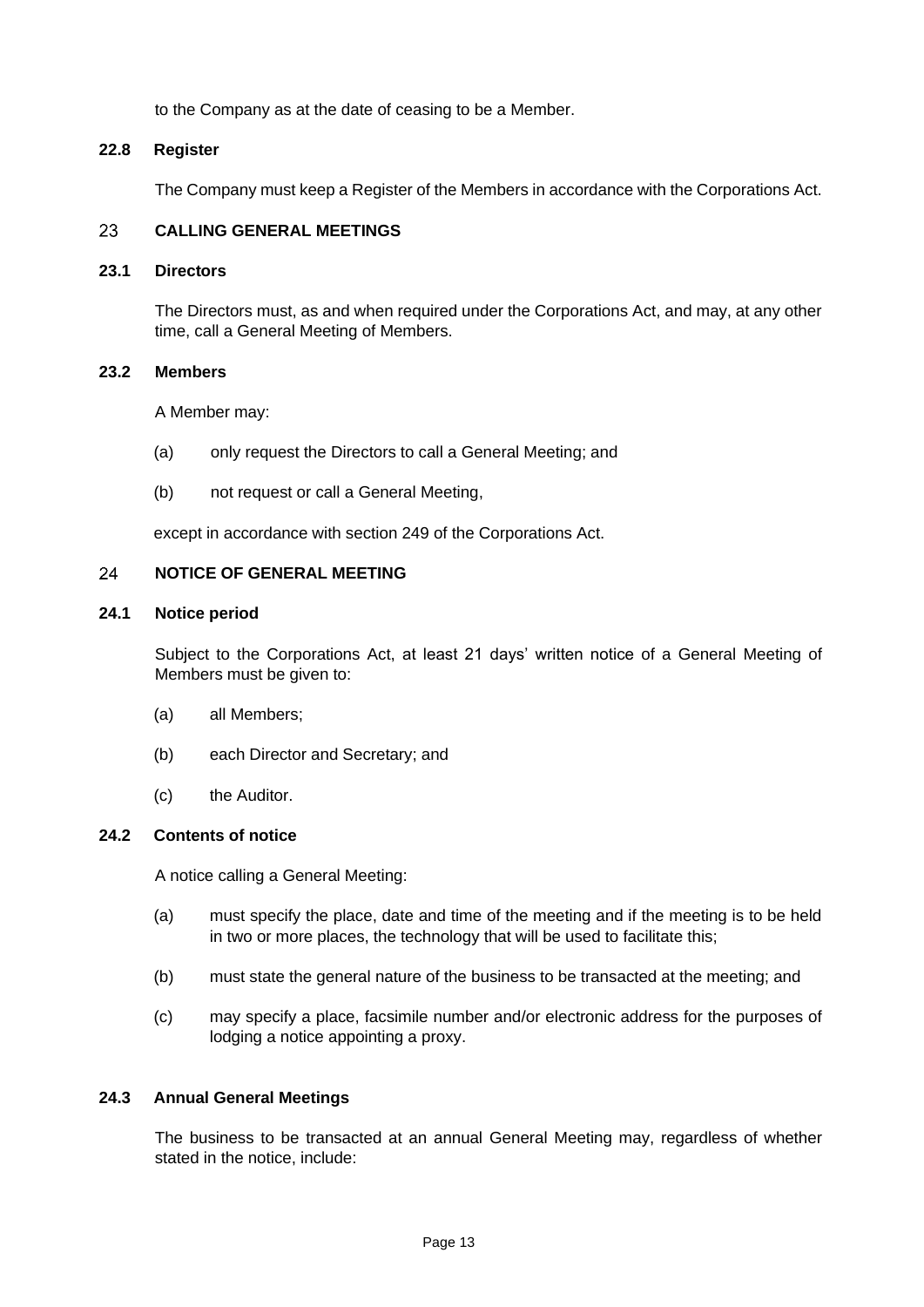- (a) the consideration of any financial statements prepared in accordance with clause 35;
- (b) the election of Directors; or
- (c) the appointment and/or review of the terms and conditions of appointment of the Auditor.

#### **24.4 Notice of postponement or cancellation**

The Directors must give notice to all Members of:

- (a) the postponement or cancellation of a General Meeting;
- (b) the place, date and time of any new meeting.

#### **24.5 No invalidity**

The failure or accidental omission to send a notice of a General Meeting (including a proxy appointment form) to any Member or the non-receipt of a notice (or proxy form) by any Member does not invalidate the proceedings at or any resolution passed at the General Meeting.

#### <span id="page-16-0"></span>25 **QUORUM FOR GENERAL MEETINGS**

#### **25.1 Requirement for Quorum**

No business may be transacted at a General Meeting unless a Quorum (as defined in clause 25.2) is present when the General Meeting proceeds to business.

### **25.2 Definition of Quorum**

A Quorum will be present if at least 5 Voting Members are present, whether in person or by proxy, at the General Meeting.

#### **25.3 No Quorum**

If a Quorum is not present within 30 minutes after the time appointed for a General Meeting:

- (a) if the General Meeting was called on the requisition of Members, it is automatically dissolved; or
- (b) in any other case, it will stand adjourned to the same time and place 7 days after the meeting or to another day, time and place determined by the Directors.

#### <span id="page-16-1"></span>26 **DECISIONS AT GENERAL MEETINGS**

#### **26.1 Voting**

Subject to clause 26.2 and the Corporations Act, a resolution is carried at a General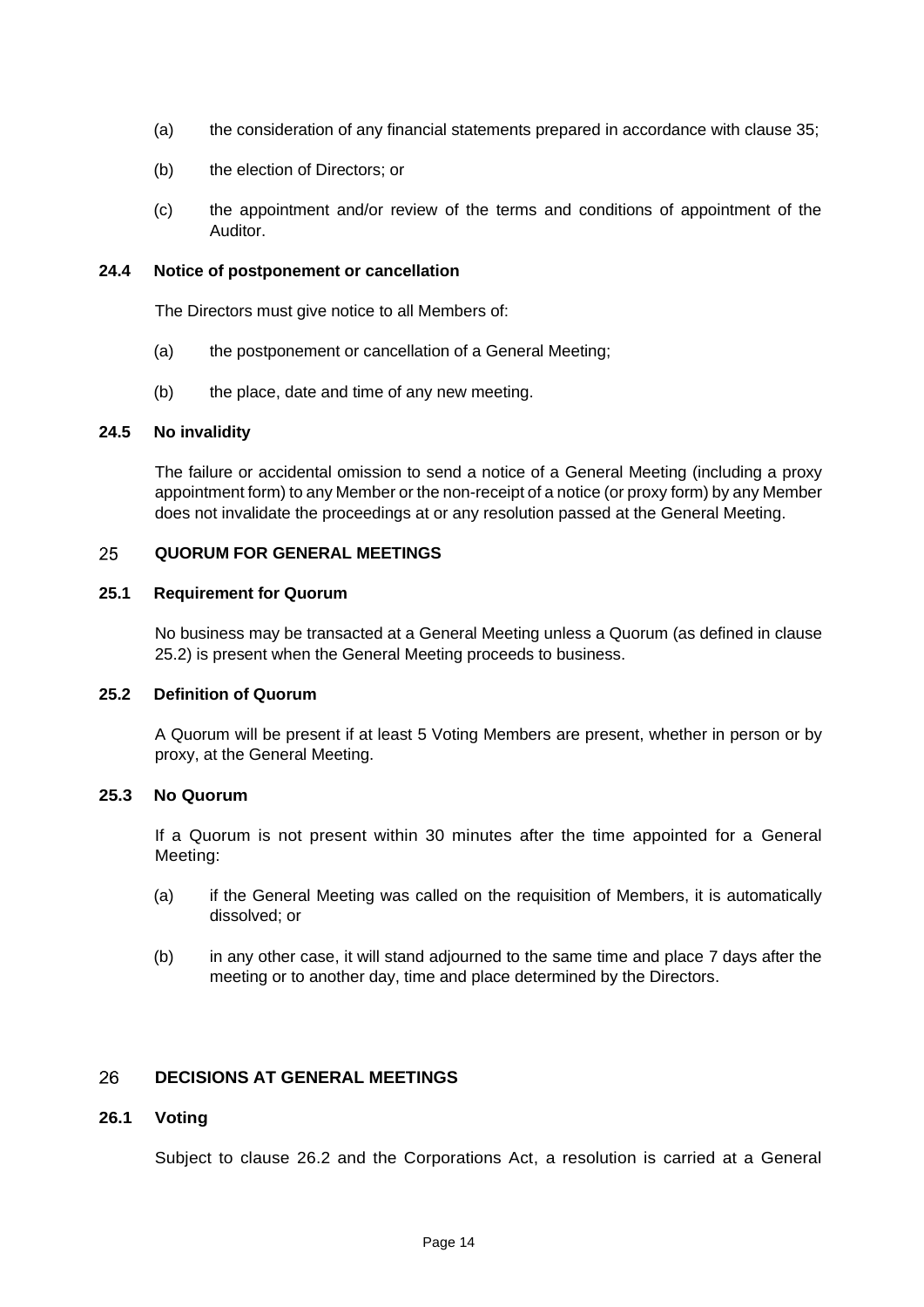Meeting if a majority of the votes cast on the resolution are in favour of the resolution.

### **26.2 No casting vote**

The Chairperson does not have the right to a casting vote at a General Meeting.

#### **26.3 Voting**

A resolution put to the vote of a General Meeting is decided on a show of hands unless a poll is demanded by any Member or the Chairperson of the meeting.

#### **26.4 Poll**

A poll may be demanded before a vote is taken or before or after the voting results on a show of hands are declared.

### **26.5 Resolutions**

Unless a poll is demanded:

- (a) a declaration by the Chairperson that a resolution has been carried or lost; and
- (b) an entry to that effect in the minutes of the meeting,

are conclusive evidence of the fact without proof of the number or proportion of the votes in favour of or against the resolution.

#### **26.6 No invalidity**

A decision of a General Meeting will not be invalidated on the grounds that a person voting at the General Meeting was not entitled to do so.

#### **26.7 Disputes**

If there is a dispute at a General Meeting about a question of procedure, the Chairperson of the General Meeting may determine the question.

#### <span id="page-17-0"></span>27 **TAKING A POLL**

#### **27.1 When and how poll taken**

A poll will be taken when and in the manner that the Chairperson of the General Meeting directs.

### **27.2 Disputes**

The Chairperson of a General Meeting may determine any dispute about the admission or rejection of a vote on a poll.

### **27.3 Determination final**

The Chairperson's determination under clause 27.2, if made in good faith, will be final and conclusive.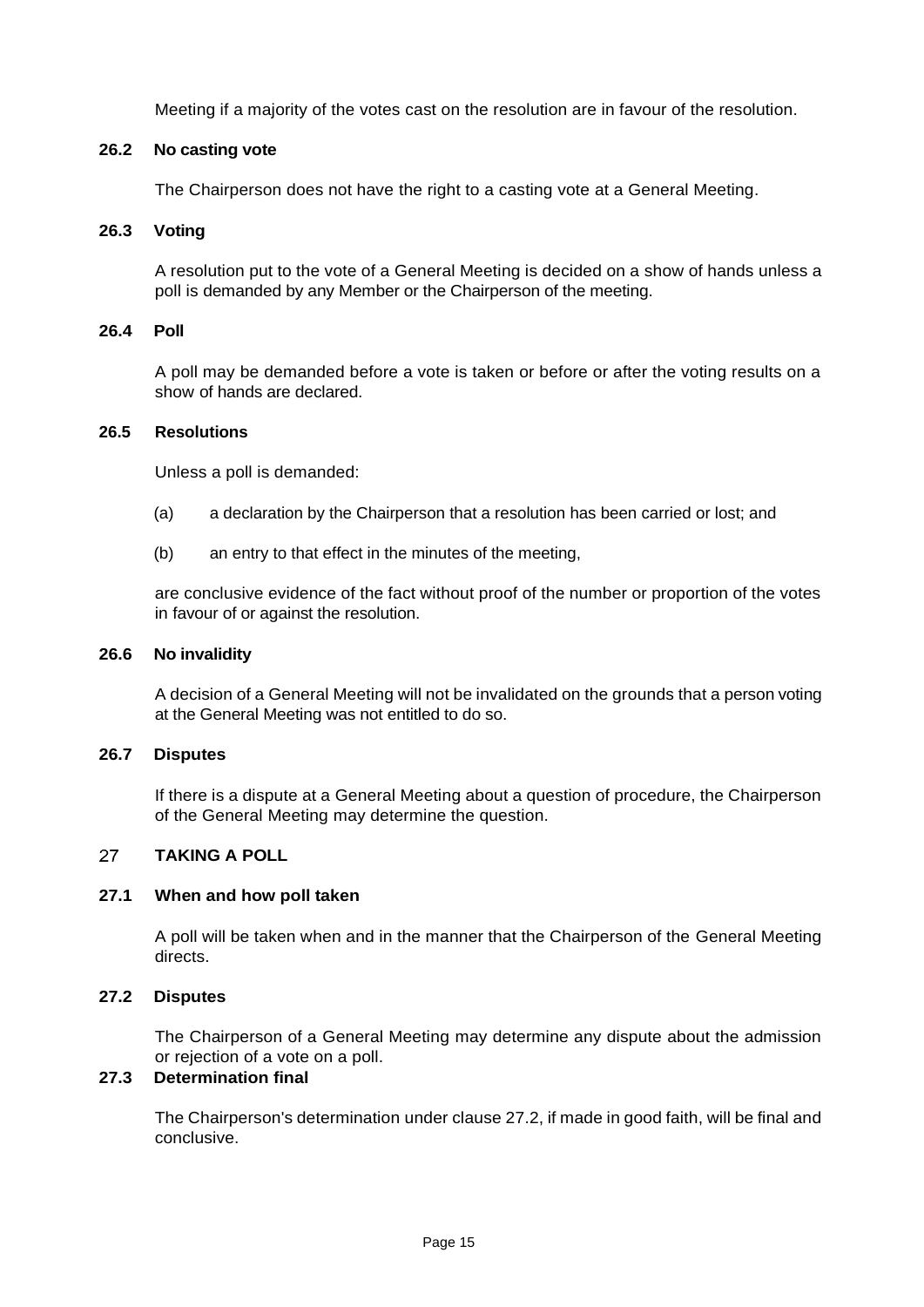#### <span id="page-18-0"></span>28 **VOTING RIGHTS**

#### **28.1 Voting Members**

Only Voting Members will be entitled to cast a vote on a resolution put before a General Meeting.

### **28.2 Number of votes**

Subject to clause 28.2, each Voting Member will be entitled on a poll or a show of hands to cast one vote at a resolution put before a General Meeting.

#### **28.3 Objections**

An objection to the qualification of a person voting at a General Meeting:

- (a) may only be raised at the General Meeting or adjourned General Meeting at which the voter tendered its vote; and
- (b) must be referred to the Chairperson of the General Meeting, whose decision is final.

#### <span id="page-18-1"></span>29 **VOTES BY PROXY**

#### **29.1 Where Voting Member present**

If a Voting Member appoints a proxy or an attorney, the proxy or attorney may only vote if the Voting Member is not present.

#### **29.2 No Membership requirement**

A proxy need not be a Member.

#### **29.3 Demand for poll**

A proxy appointed by a Voting Member may demand or join in demanding a poll.

#### **29.4 Vote on poll**

A proxy or attorney appointed by a Voting Member may vote on a poll.

#### **29.5 Directions**

A proxy may vote or abstain as he or she chooses except where the appointment of the proxy directs the way the proxy is to vote on a particular resolution. If a proxy votes at all, the proxy will be deemed to have voted all directed proxies in the manner directed on the proxy form.

#### <span id="page-18-2"></span>30 **DOCUMENT APPOINTING PROXY**

#### **30.1 Validity**

An appointment of a proxy is valid if it is signed by the Voting Member making the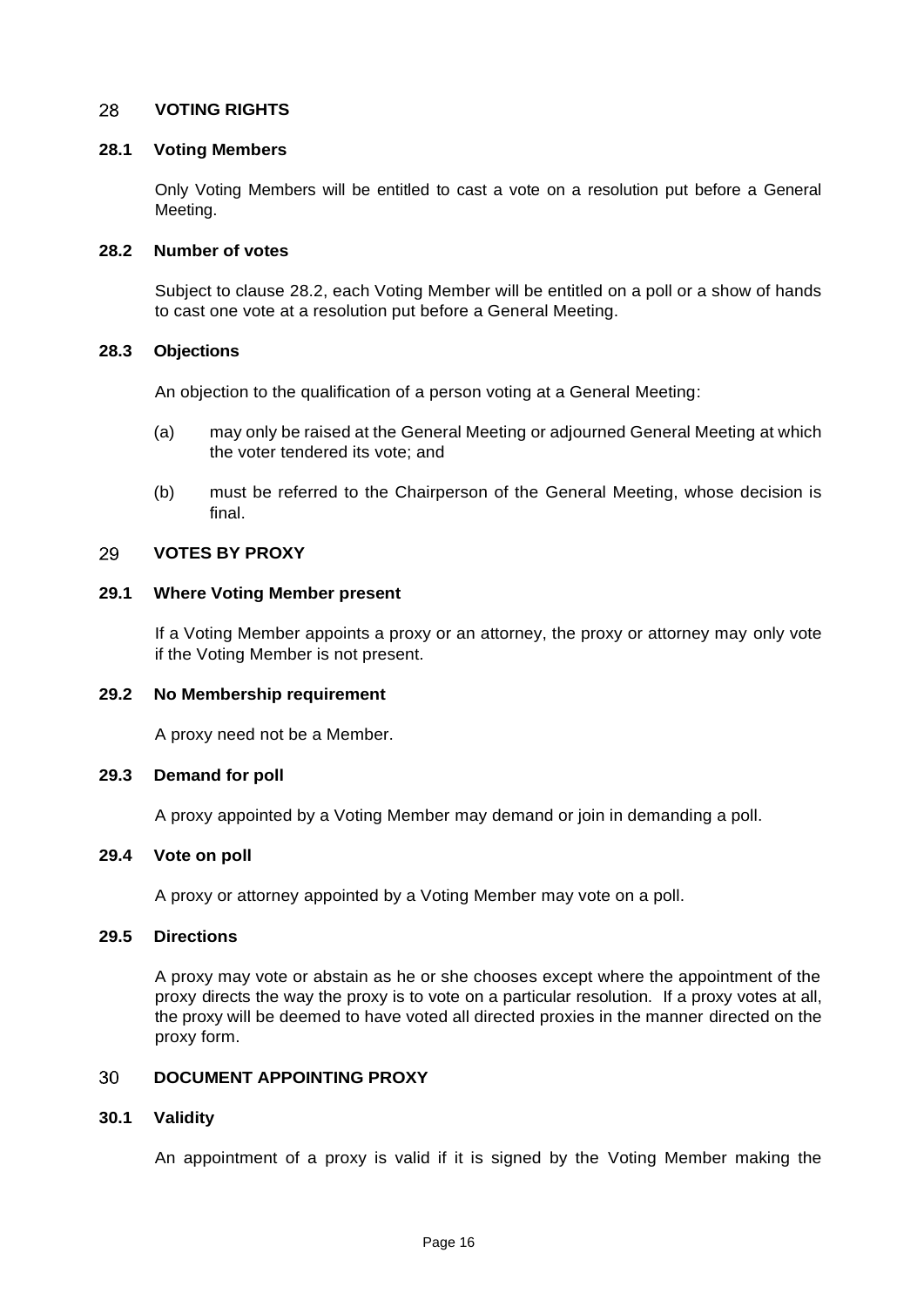appointment and contains the information required by the Corporations Act. The Directors may determine that an appointment of proxy is valid even if it only contains some of the information required by the Corporations Act.

#### **30.2 Electronic submission**

For the purposes of clause 30.1, an appointment received at an electronic address will be taken to be signed by the Member if:

- (a) a personal identification code allocated by the Company to the Member has been included with the appointment; or
- (b) the appointment has been verified in another manner approved by the Directors.

### **30.3 Adjourned meetings**

A proxy's appointment is valid at an adjourned General Meeting.

### **30.4 Appointments**

A proxy or attorney may be appointed for all General Meetings or for any number of General Meetings or for a particular purpose.

#### **30.5 Authority**

Unless otherwise provided for in the proxy's appointment or in any instrument appointing an attorney, the appointment of the proxy or the attorney will be taken to confer authority to vote on:

- (a) any amendment to a proposed resolution;
- (b) any motion that a proposed resolution not be put; or
- (c) any similar motion; and
- (d) any procedural motion, including any motion to elect the chairperson, to vacate the chair or to adjourn the General Meeting,

even though the appointment may specify the way the proxy or attorney is to vote on a particular resolution; and

(e) any motion before the General Meeting whether or not the motion is referred to in the appointment.

#### **30.6 Incomplete appointment**

If a proxy appointment is signed by the Member but does not name the proxy or proxies in whose favour it is given, the Chairperson may either cast as proxy or complete the appointment by inserting the name or names of one or more Directors or the Secretary.

#### <span id="page-19-0"></span> $31$ **LODGEMENT OF PROXY**

#### **31.1 Timing**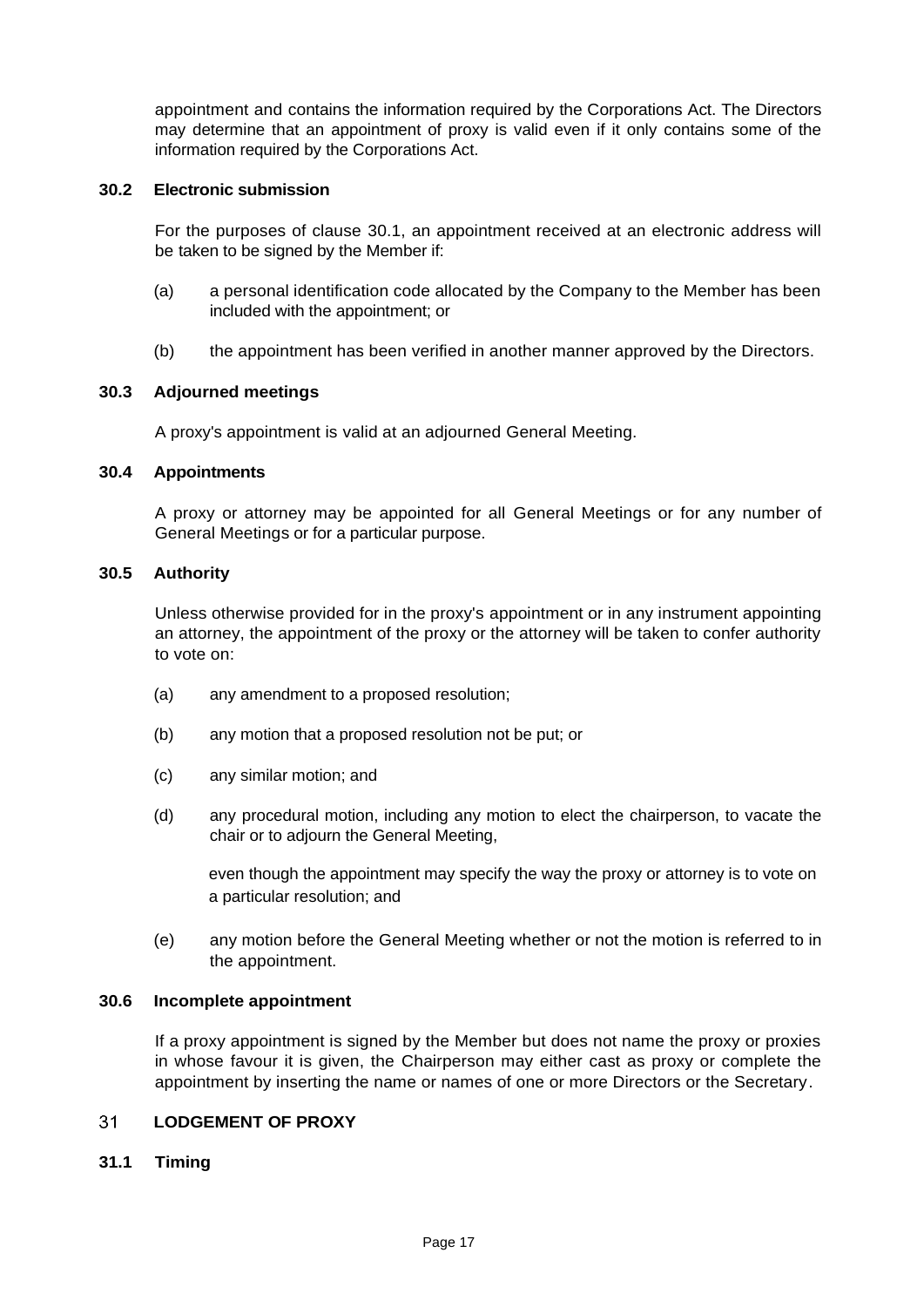The written appointment of a proxy or attorney must be received by the Company at least 48 hours (unless otherwise specified in the notice of meeting to which the proxy relates) before:

- (a) the time for holding the General Meeting or adjourned General Meeting; or
- (b) the taking of a poll.

#### **31.2 Receipt of appointment**

The Company will be deemed to receive an appointment of a proxy or attorney and any power of attorney or other authority under which the appointment was executed when they are received:

- (a) by post or in person at the Company's registered office;
- (b) a facsimile number at the Company's registered office; or
- (c) a place, postal address, facsimile number or electronic address specified for that purpose in the notice of meeting.

#### 32 **VALIDITY**

<span id="page-20-0"></span>A vote cast in accordance with an appointment of proxy or power of attorney is valid even if before the vote was cast the appointing Member:

- (a) died;
- (b) became mentally incapacitated; or
- (c) revoked the proxy or power,

unless any written notification of the death, unsoundness of mind or revocation was received by the Company before the relevant General Meeting.

#### <span id="page-20-1"></span>33 **APPOINTMENT OF ATTORNEYS AND AGENTS**

#### **33.1 Appointment**

The Directors may from time to time by resolution appoint any person to be the attorney or agent of the Company:

- (a) for the purposes and with the powers, authorities and discretions (not exceeding those exercisable by the Directors under this Constitution); and
- (b) for the period; and
- (c) subject to the conditions,

determined by the Directors from time to time.

#### **33.2 Appointees**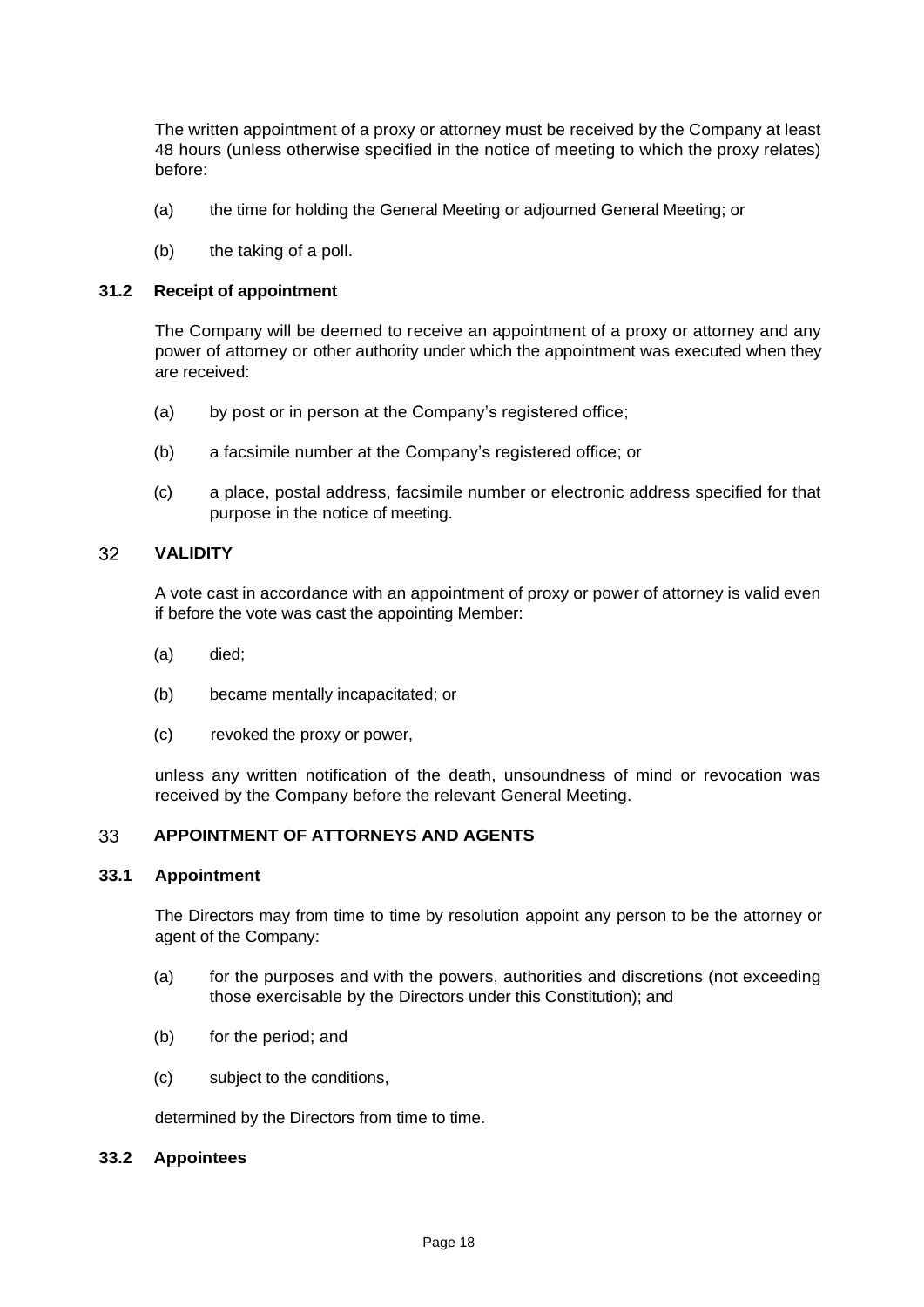An appointment by the Directors of an attorney or agent of the Company may be made in favour of:

- (a) any member of a committee established under this Constitution;
- (b) any company;
- (c) the members, directors, nominees or managers of any company or firm; or
- (d) any fluctuating body of persons whether nominated directly or indirectly by the Directors.

#### **33.3 Terms and conditions**

A power of attorney may contain such terms and conditions as the Directors think fit.

#### <span id="page-21-0"></span>34 **POWERS OF ATTORNEY**

If a Member signs or proposes to sign any document or do any act by or through an attorney which affects the Company or the Member's membership, that Member must deliver to the Company:

- (a) a certified copy of the instrument appointing the attorney; and
- (b) such other evidence required to satisfy the Company that the power of attorney is valid and has not been revoked.

#### <span id="page-21-1"></span> $35<sup>°</sup>$ **ANNUAL REVIEW AND AUDIT OF ACCOUNTS**

### **35.1 Accounts**

The Directors must, if required by the Corporations Act or otherwise as they determine from time to time, cause the Company to review its accounts and/or prepare financial statements in relation to the business of the Company at the end of each financial year in accordance with the requirements of the Corporations Act.

#### **35.2 Audits**

The Directors must:

- (a) if required by the Corporations Act; or
- (b) otherwise as they determine from time to time; or
- (c) upon written request (but not more than once in any financial year) from at least 5% of Voting Members,

instruct the Auditor to audit the Company's accounts in accordance with the Corporations Act.

#### <span id="page-21-2"></span>36 **INSPECTION OF COMPANY DOCUMENTS**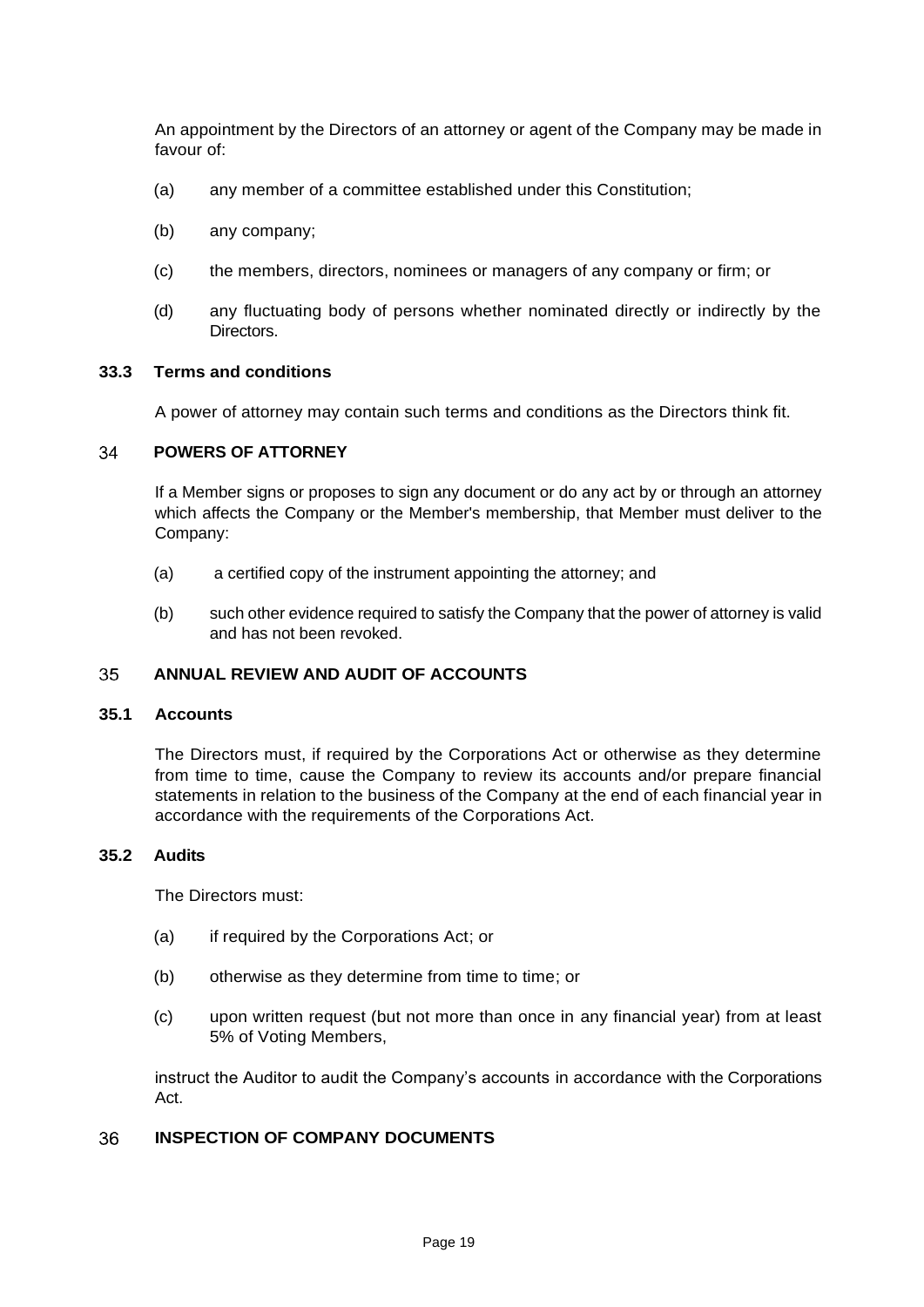#### **36.1 Directors to determine arrangements**

Except as otherwise required by the Corporations Act, the Directors may determine whether and to what extent, and at what times and places and under what conditions, the financial and other documents of the Company or any of them will be open for inspection by Members other than Directors.

#### **36.2 Member's rights**

Except as otherwise required by the Corporations Act, a Member other than a Director does not have the right to inspect any financial or other documents of the Company unless the Member is authorised to do so by a court order or a resolution of the Directors.

#### <span id="page-22-0"></span>37 **SERVICE OF NOTICES**

#### **37.1 Notices**

Notice may be given by the Company to any person who is entitled to notice under this Constitution:

- (a) by serving it on the person; or
- (b) by sending it by post, facsimile transmission or electronic notification to the person at the person's address shown in the Register or the address supplied by the person to the Company for sending notices to the person.

### **37.2 Notice by post**

A notice sent by post is taken to be served:

- (a) by properly addressing, prepaying and posting a letter containing the notice; and
- (b) on the day after the day on which it was posted.

#### **37.3 Notice by fax or electronic means**

A notice sent by facsimile transmission or electronic notification is taken to be served:

- (a) by properly addressing the facsimile transmission or electronic notification and transmitting it; and
- (b) on the day of its dispatch.

#### **37.4 Evidence**

A certificate in writing signed by a Director, Secretary or other officer of the Company that a document or its envelope or wrapper was addressed and stamped and was posted is conclusive evidence of posting.

#### **37.5 Signatures**

Subject to the Corporations Act, the signature to a written notice given by the Company may be written or printed.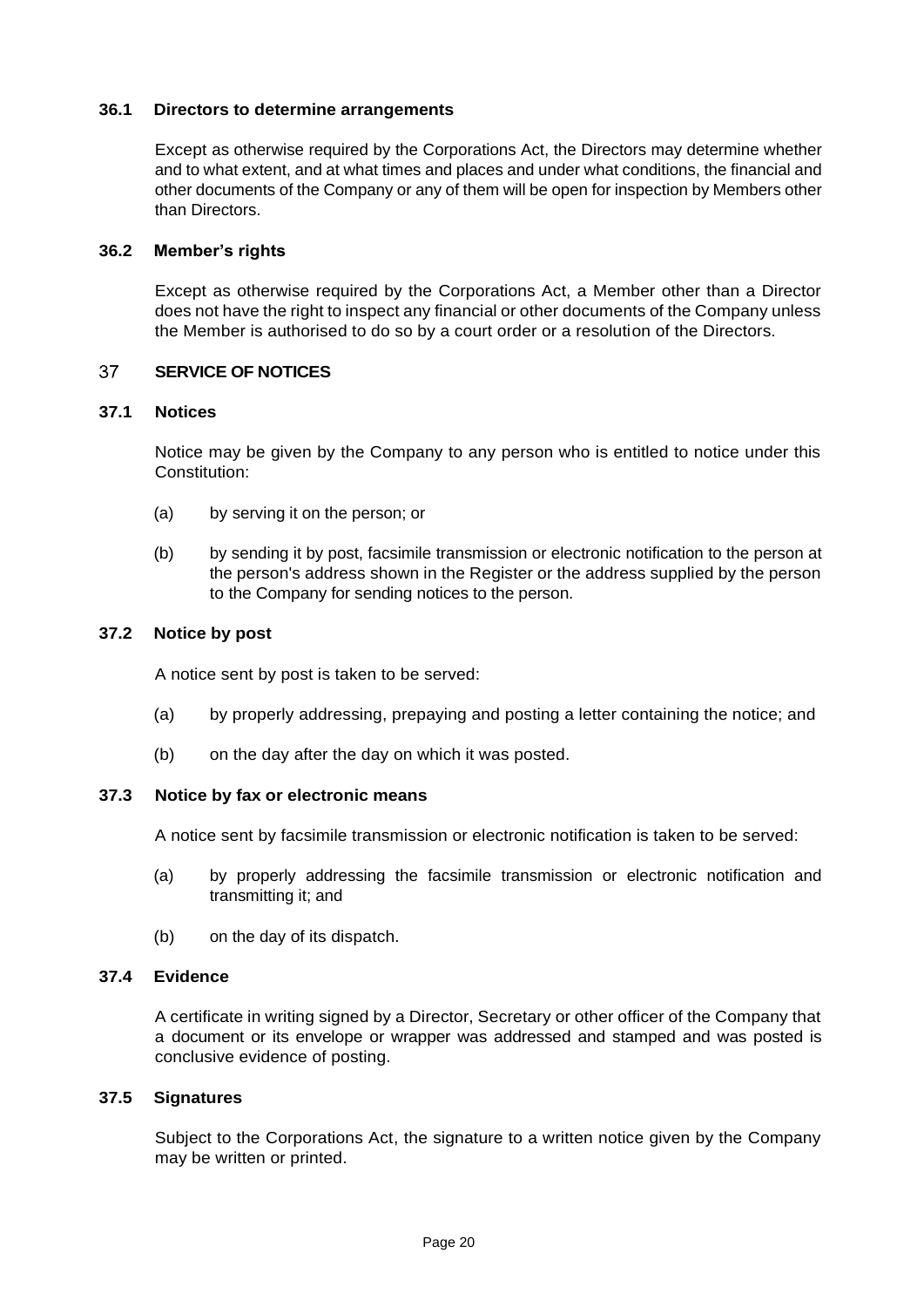### **37.6 Airmail**

<span id="page-23-0"></span>All notices sent by post outside Australia must be sent by prepaid airmail post.

#### 38 **WINDING UP**

#### **38.1 Contribution by Members**

If the Company is wound up, each Member and each person who was a Member in the preceding 12 months agrees to contribute to the property of the Company for the payment of:

- (a) debts and liabilities of the Company;
- (b) costs, charges and expenses of the winding up;

such amount as may be required up to a maximum of \$10.00 (ten dollars).

### **38.2 Surplus assets**

If there are any surplus assets after the winding up of the Company, the surplus assets will be given to another company which, by its constitution, is:

- (a) required to pursue similar or other charitable objects as the Company;
- (b) required to apply its profits (if any) or other income in promoting its objects; and
- (c) prohibited from making any distribution to its members or paying fees to its directors,

as determined by the Members at or before the winding up.

#### **38.3 Deductible gift recipient**

If the Company's endorsement as a deductible gift recipient is revoked, any surplus assets after the winding up of the Company shall be transferred to another company (or fund, authority or institution):

- (a) to which income tax deductible gifts can be made; and
- (b) which, by its constitution, is:
	- (i) required to pursue similar or other non-profit or charitable objects as the Company;
	- (ii) required to apply its profits (if any) or other income in promoting its objects; and
	- (iii) prohibited from making any distribution to its members or paying fees to its directors,

as determined by the Members on or before, or as soon as practical after, the revocation.